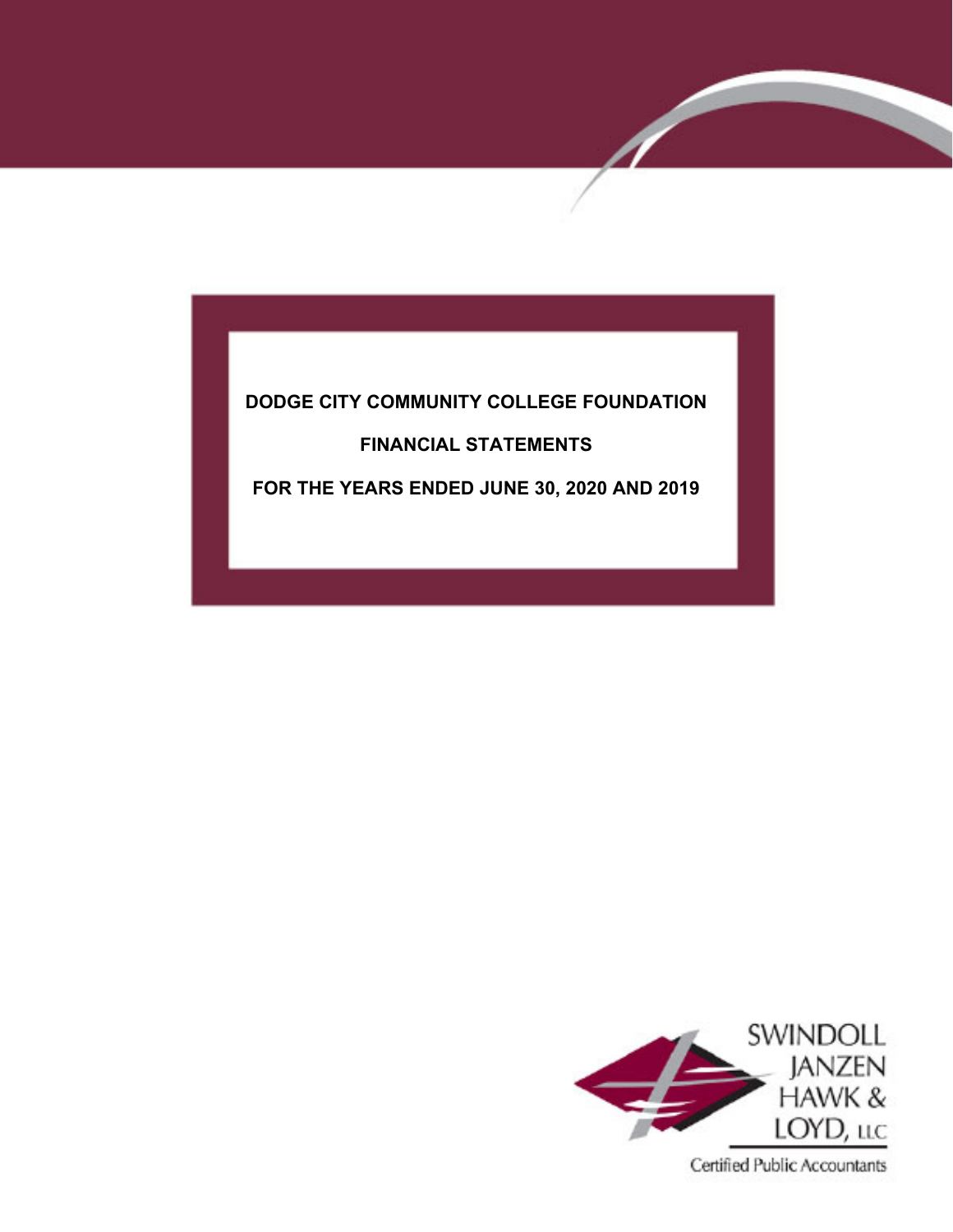# June 30, 2020 and 2019

# **TABLE OF CONTENTS**

# Page

| <b>FINANCIAL STATEMENTS</b> |  |
|-----------------------------|--|
|                             |  |
|                             |  |
|                             |  |
|                             |  |
|                             |  |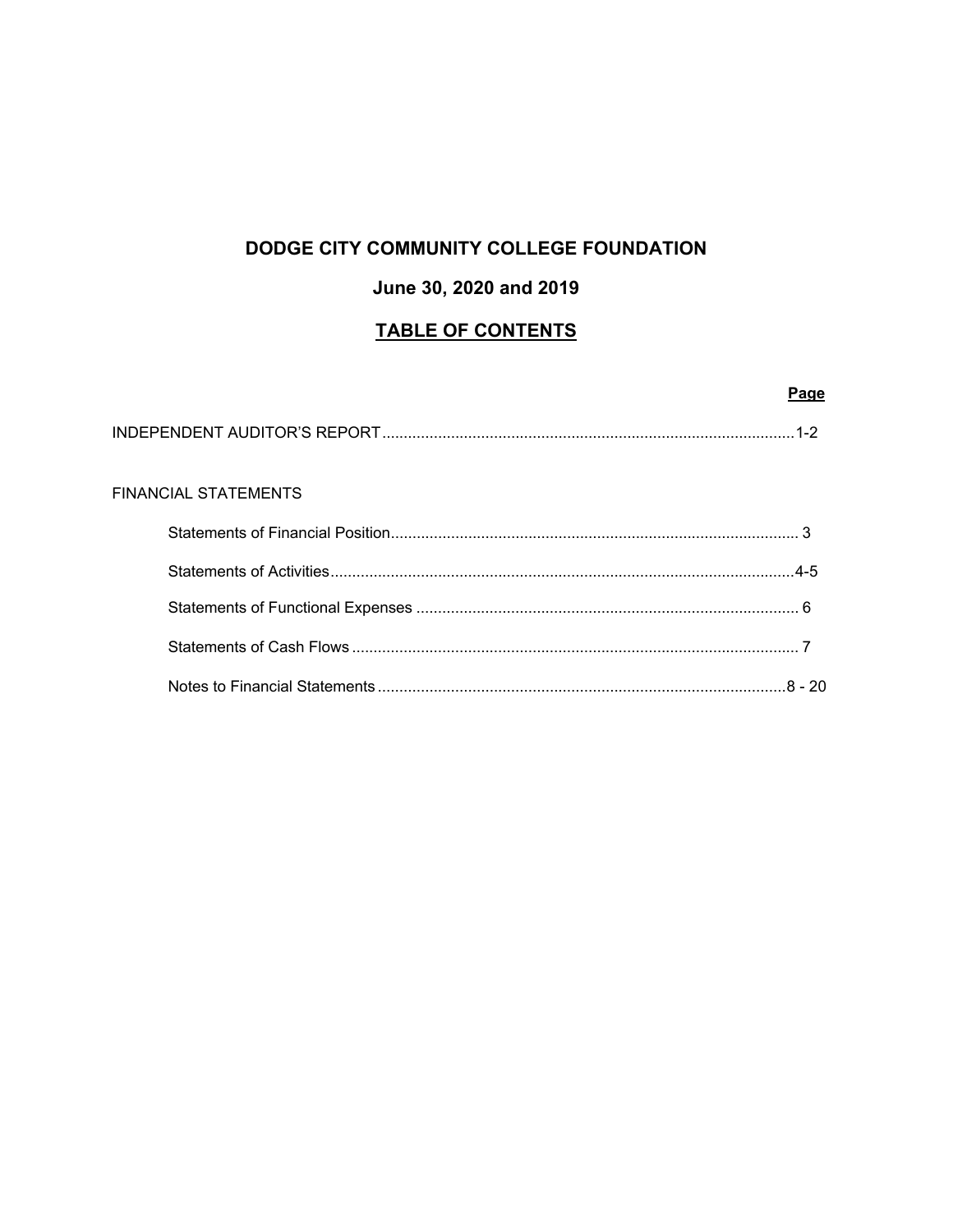

Helping you get from where you  $\alpha$  re to where you want to  $\beta$ 

# **INDEPENDENT AUDITOR'S REPORT**

Board of Directors Dodge City Community College Foundation Dodge City, KS 67801

We have audited the accompanying statements of financial position of Dodge City Community College Foundation (Foundation), a nonprofit organization, which comprise the Statements of Financial Position as of June 30, 2020 and 2019, and the related Statements of Activities, Statements of Functional Expenses and Statements of Cash Flows for the year then ended, and the related notes to the financial statements.

#### **Management's Responsibility for the Financial Statements**

Management is responsible for the preparation and fair presentation of these financial statements in accordance with accounting principles generally accepted in the United States of America; this includes the design, implementation, and maintenance of internal control relevant to the preparation and fair presentation of financial statements that are free from material misstatement, whether due to fraud or error.

#### **Auditor's Responsibility**

Our responsibility is to express an opinion on these financial statements based on our audit. We conducted our audits in accordance with auditing standards generally accepted in the United States of America. Those standards require that we plan and perform the audits to obtain reasonable assurance about whether the financial statements are free from material misstatement.

An audit involves performing procedures to obtain audit evidence about the amounts and disclosures in the financial statements. The procedures selected depend on the auditor's judgment, including the assessment of the risks of material misstatement of the financial statements, whether due to fraud or error. In making those risk assessments, the auditor considers internal control relevant to the entity's preparation and fair presentation of the financial statements in order to design audit procedures that are appropriate in the circumstances, but not for the purpose of expressing an opinion on the effectiveness of the entity's internal control. Accordingly, we express no such opinion. An audit also includes evaluating the appropriateness of accounting policies used and the reasonableness of significant accounting estimates made by management, as well as evaluating the overall presentation of the financial statements.

We believe that the audit evidence we have obtained is sufficient and appropriate to provide a basis for our audit opinion.

#### **Opinion**

In our opinion, the financial statements referred to above present fairly, in all material respects, the financial position of the Foundation as of June 30, 2020 and 2019, and the changes in its net assets and its cash flows for the years then ended in accordance with accounting principles generally accepted in the United States of America.

**Hutchinson Office** 129 W. 2nd, Ste. A Hutchinson, KS 67504 620.662.3358

**McPherson Office** 123 S. Main McPherson, KS 67460 620.241.1826

**Newton Office** 3179 North Main Ste. A North Newton, KS 67117 316.282.9905

**Wichita Office** 220 W. Douglas, Ste. 300 Wichita, KS 67202 316.265.5600

www.sjhl.com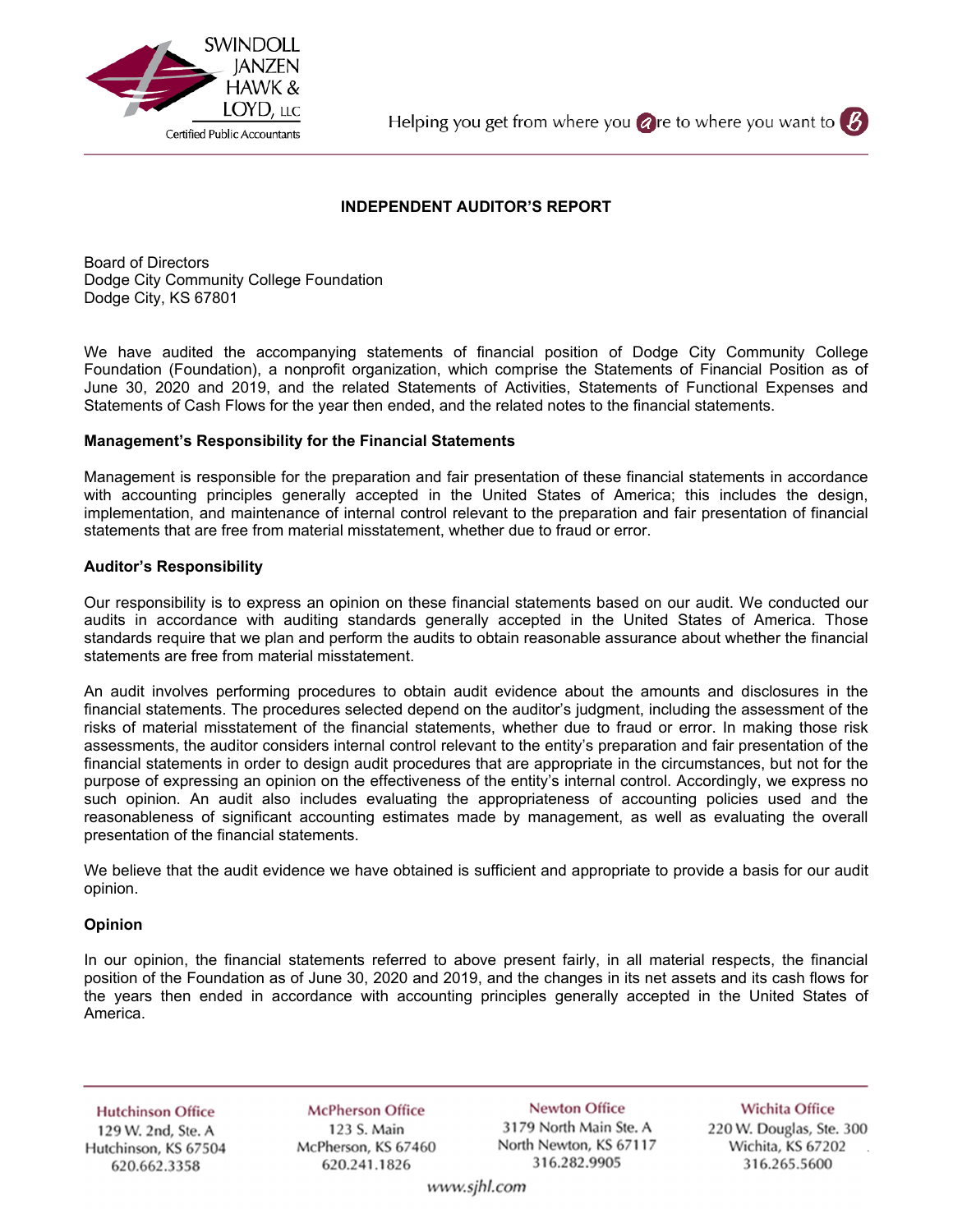#### **Emphasis of Matter**

As discussed in Note 2 to the financial statements, in fiscal year ended 2020, the Foundation adopted the following new accounting guidance:

FASB Accounting Standards Update (ASU) 2014-09 *Revenue from Contracts with Customers (Topic 606)*. The guidance has been applied retrospectively to June 30, 2019. Our opinion is not modified with respect to this matter.

FASB Accounting Standards (ASU) 2018-08, *Not-for-Profit Entities, Clarifying the Scope and the Accounting Guidance for Contributions Received and Contributions Made*. The guidance has been applied on a modified prospective basis to June 30, 2020. Our opinion is not modified with respect to this matter.

FASB Accounting Standards Update (ASU) 2016-18, *Statement of Cash Flows (Topic 230): Restricted Cash*. The guidance has been applied retrospectively to June 30, 2019. Our opinion is not modified with respect to this matter.

 $\overline{\phantom{a}}$ 

Swindoll, Janzen, Hawk & Loyd, LLC Hutchinson, KS November 20, 2020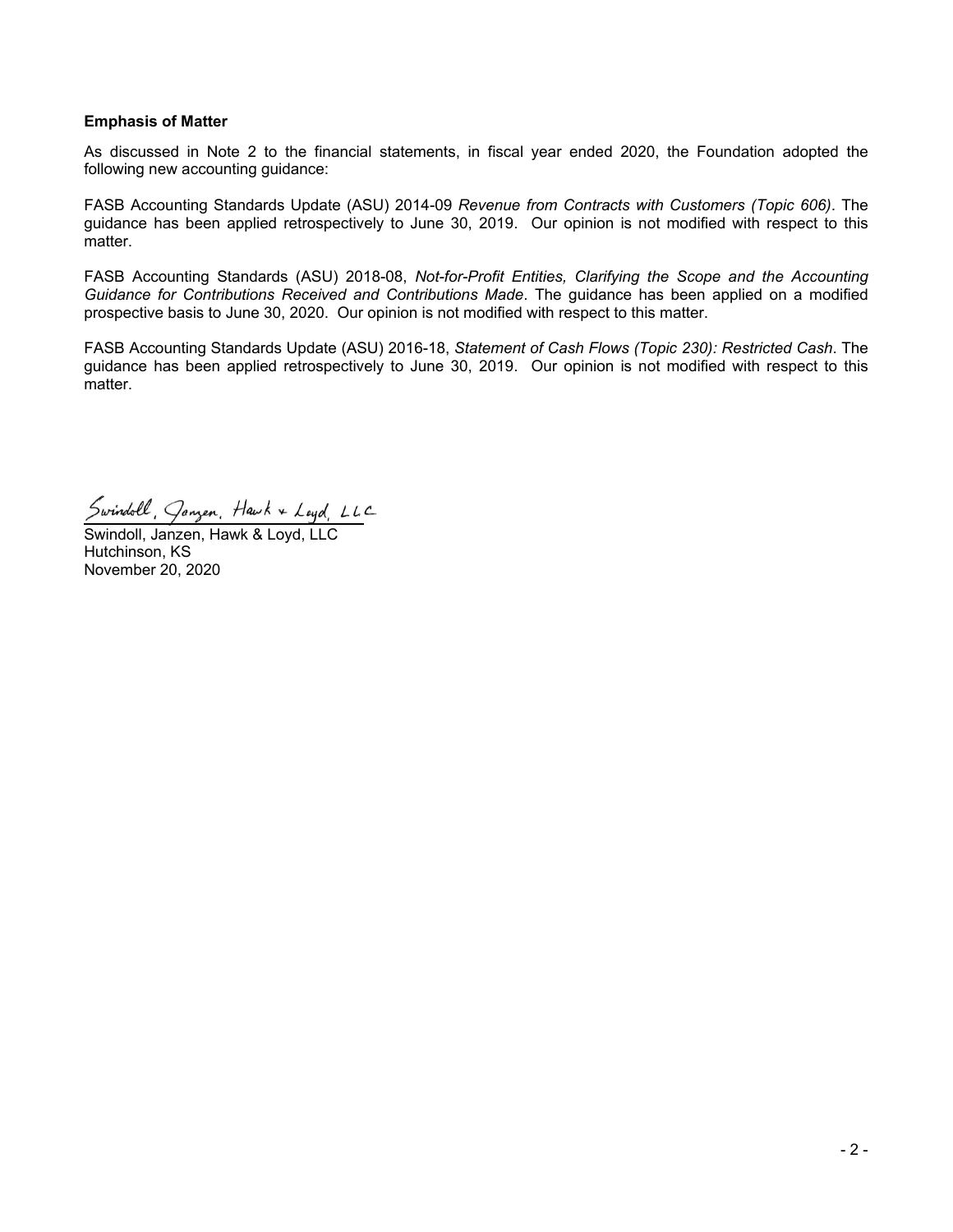# **STATEMENTS OF FINANCIAL POSITION**

# **June 30, 2020 and 2019**

|                                   | 2020          | 2019         |  |
|-----------------------------------|---------------|--------------|--|
| ASSETS                            |               |              |  |
| Cash and cash equivalents         | \$<br>139,954 | 71,945<br>\$ |  |
| Restricted cash                   | 161,733       | 88,756       |  |
| Investments                       | 2,985,559     | 2,821,864    |  |
| Unconditional promises to give    | 174,513       | 205,940      |  |
| Deferred bond issuance costs, net | 113,201       | 124,548      |  |
| Buildings and improvements        | 8,160,298     | 8,160,298    |  |
| Accumulated depreciation          | (758, 728)    | (554, 721)   |  |
| <b>TOTAL ASSETS</b>               | \$10,976,530  | \$10,918,630 |  |
| LIABILITIES AND NET ASSETS        |               |              |  |
| Liabilities                       |               |              |  |
| Interest payable                  | 48,800        | 52,377       |  |
| Bond premium                      | 49,273        | 54,201       |  |
| Promissory note payable           | 47,628        | 53,991       |  |
| Industrial revenue bond payable   | 3,465,000     | 3,725,000    |  |
| <b>Total liabilities</b>          | 3,610,701     | 3,885,569    |  |
| <b>Net Assets</b>                 |               |              |  |
| Without donor restrictions        | 4,031,735     | 3,939,369    |  |
| With donor restrictions           | 3,334,094     | 3,093,692    |  |
| Total net assets                  | 7,365,829     | 7,033,061    |  |
| TOTAL LIABILITIES AND NET ASSETS  | \$10,976,530  | \$10,918,630 |  |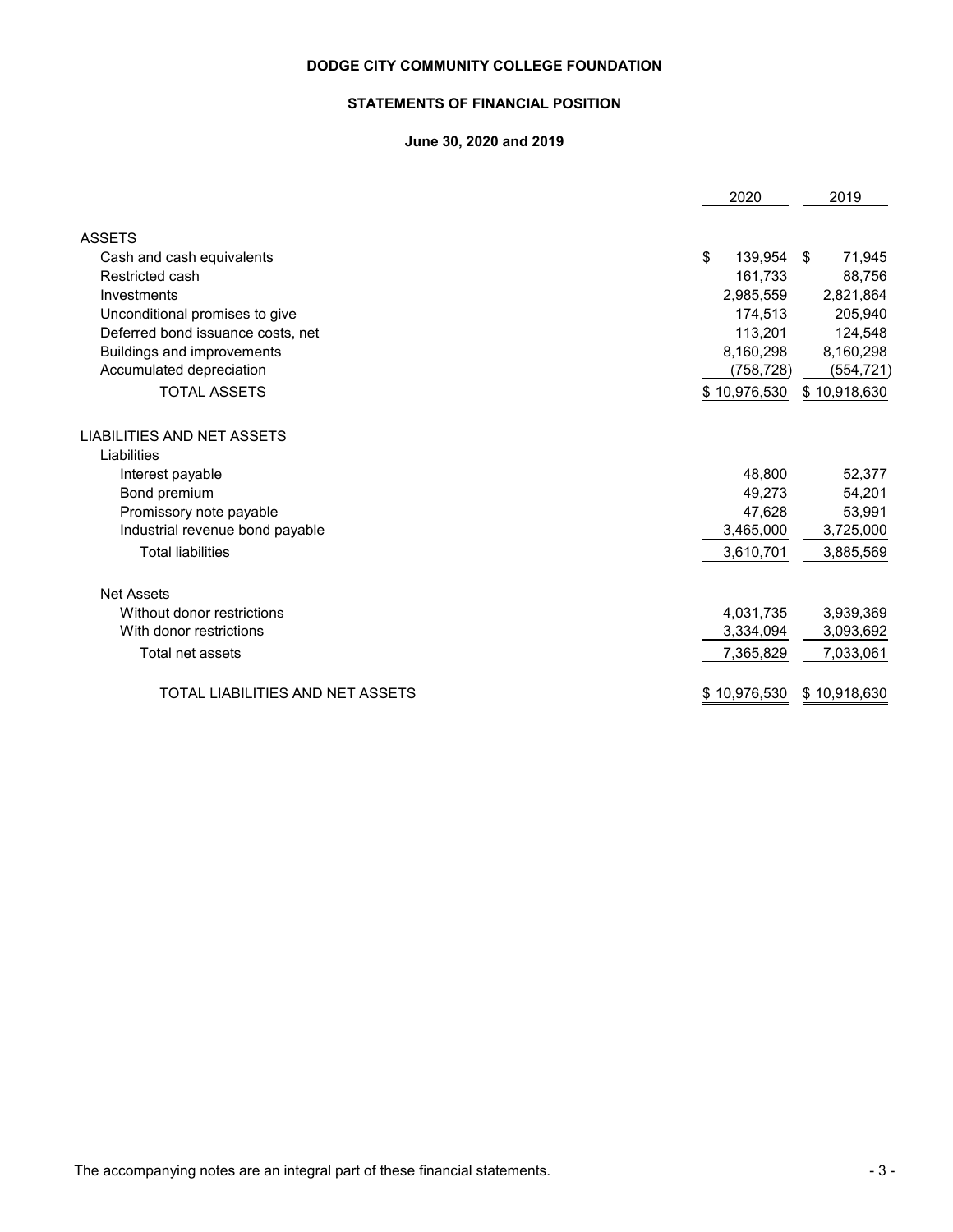### **STATEMENT OF ACTIVITIES**

#### **For the Year Ended June 30, 2020**

|                                                 | 2020                                 |                                   |                 |  |  |  |
|-------------------------------------------------|--------------------------------------|-----------------------------------|-----------------|--|--|--|
|                                                 | <b>Without Donor</b><br>Restrictions | <b>With Donor</b><br>Restrictions | Total           |  |  |  |
| REVENUES, GAINS AND OTHER SUPPORT               |                                      |                                   |                 |  |  |  |
| Contributions                                   | \$<br>5,661                          | 357,260<br>\$                     | 362,921<br>S.   |  |  |  |
| Special events, net of direct expenses          | 88,812                               |                                   | 88,812          |  |  |  |
| Rent<br>Net investment return                   | 370,320                              |                                   | 370,320         |  |  |  |
| Royalties                                       | (22, 129)                            | 219,949<br>426                    | 197,820<br>426  |  |  |  |
| Total revenues, gains and other support         | 442,664                              | 577,635                           | 1,020,299       |  |  |  |
|                                                 |                                      |                                   |                 |  |  |  |
| Net assets released from restrictions           | 359,919                              | (359, 919)                        |                 |  |  |  |
| TOTAL REVENUES, GAINS, AND OTHER SUPPORT        | 802,583                              | 217,716                           | 1,020,299       |  |  |  |
| <b>EXPENSES</b>                                 |                                      |                                   |                 |  |  |  |
| <b>Program Services</b>                         | 655,492                              |                                   | 655,492         |  |  |  |
| <b>Supporting Services</b>                      |                                      |                                   |                 |  |  |  |
| Management and general                          | 20,221                               |                                   | 20,221          |  |  |  |
| Fundraising                                     | 11,818                               |                                   | 11,818          |  |  |  |
| Total supporting services                       | 32,039                               |                                   | 32,039          |  |  |  |
| <b>Total expenses</b>                           | 687,531                              |                                   | 687,531         |  |  |  |
| INCREASE IN NET ASSETS BEFORE RECLASSIFICATIONS | 115,052                              | 217,716                           | 332,768         |  |  |  |
| <b>RECLASSIFICATIONS</b>                        | (22, 686)                            | 22,686                            |                 |  |  |  |
| <b>INCREASE IN NET ASSETS</b>                   | 92,366                               | 240,402                           | 332,768         |  |  |  |
| NET ASSETS AT BEGINNING OF YEAR                 | 3,939,369                            | 3,093,692                         | 7,033,061       |  |  |  |
| NET ASSETS AT END OF YEAR                       | 4,031,735<br>\$                      | 3,334,094<br>\$                   | 7,365,829<br>\$ |  |  |  |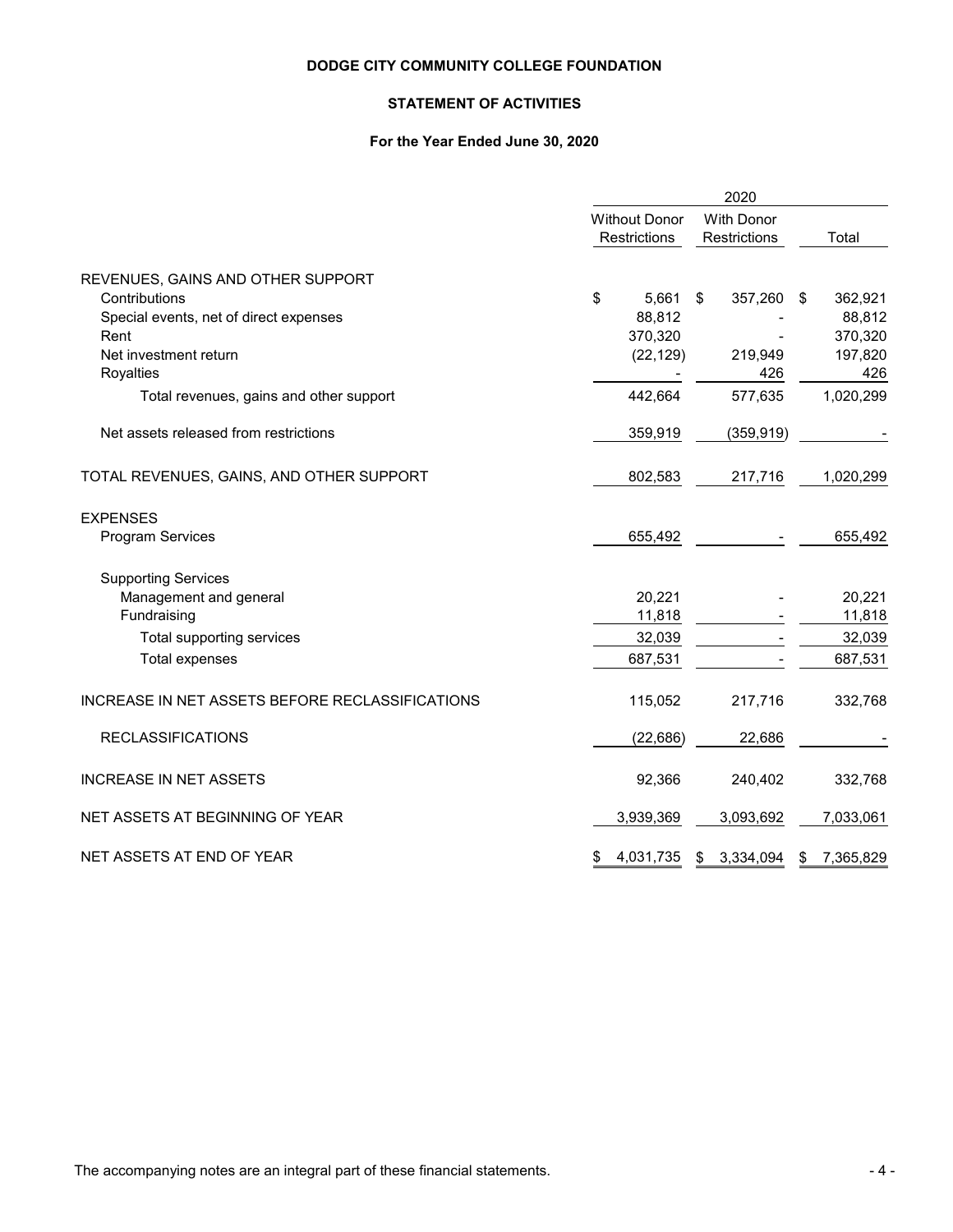# **STATEMENT OF ACTIVITIES**

#### **For the Year Ended June 30, 2019**

|                                          | 2019                                        |                                   |                |  |  |
|------------------------------------------|---------------------------------------------|-----------------------------------|----------------|--|--|
|                                          | <b>Without Donor</b><br><b>Restrictions</b> | <b>With Donor</b><br>Restrictions | Total          |  |  |
| REVENUES, GAINS AND OTHER SUPPORT        |                                             |                                   |                |  |  |
| Contributions                            | \$<br>8,646                                 | 168,297 \$<br>-\$                 | 176,943        |  |  |
| Grants                                   |                                             | 259,318                           | 259,318        |  |  |
| Special events, net of direct expense    | 71,076                                      |                                   | 71,076         |  |  |
| Rent                                     | 371,770                                     |                                   | 371,770        |  |  |
| Net investment return                    | 4                                           | 99,840                            | 99,844         |  |  |
| Royalties                                |                                             | 693                               | 693            |  |  |
| Total revenues, gains and other support  | 451,496                                     | 528,148                           | 979,644        |  |  |
| Net assets released from restrictions    | 221,379                                     | (221, 379)                        |                |  |  |
| TOTAL REVENUES, GAINS, AND OTHER SUPPORT | 672,875                                     | 306,769                           | 979,644        |  |  |
| <b>EXPENSES</b>                          |                                             |                                   |                |  |  |
| Program Services                         | 575,035                                     |                                   | 575,035        |  |  |
| <b>Supporting Services</b>               |                                             |                                   |                |  |  |
| Management and general                   | 18,180                                      |                                   | 18,180         |  |  |
| Fundraising                              | 11,165                                      |                                   | 11,165         |  |  |
| Total supporting services                | 29,345                                      |                                   | 29,345         |  |  |
| <b>Total expenses</b>                    | 604,380                                     |                                   | 604,380        |  |  |
| <b>INCREASE IN NET ASSETS</b>            | 68,495                                      | 306,769                           | 375,264        |  |  |
| NET ASSETS AT BEGINNING OF YEAR          | 3,870,874                                   | 2,786,923                         | 6,657,797      |  |  |
| NET ASSETS AT END OF YEAR                | 3,939,369                                   | 3,093,692<br>\$                   | 7,033,061<br>S |  |  |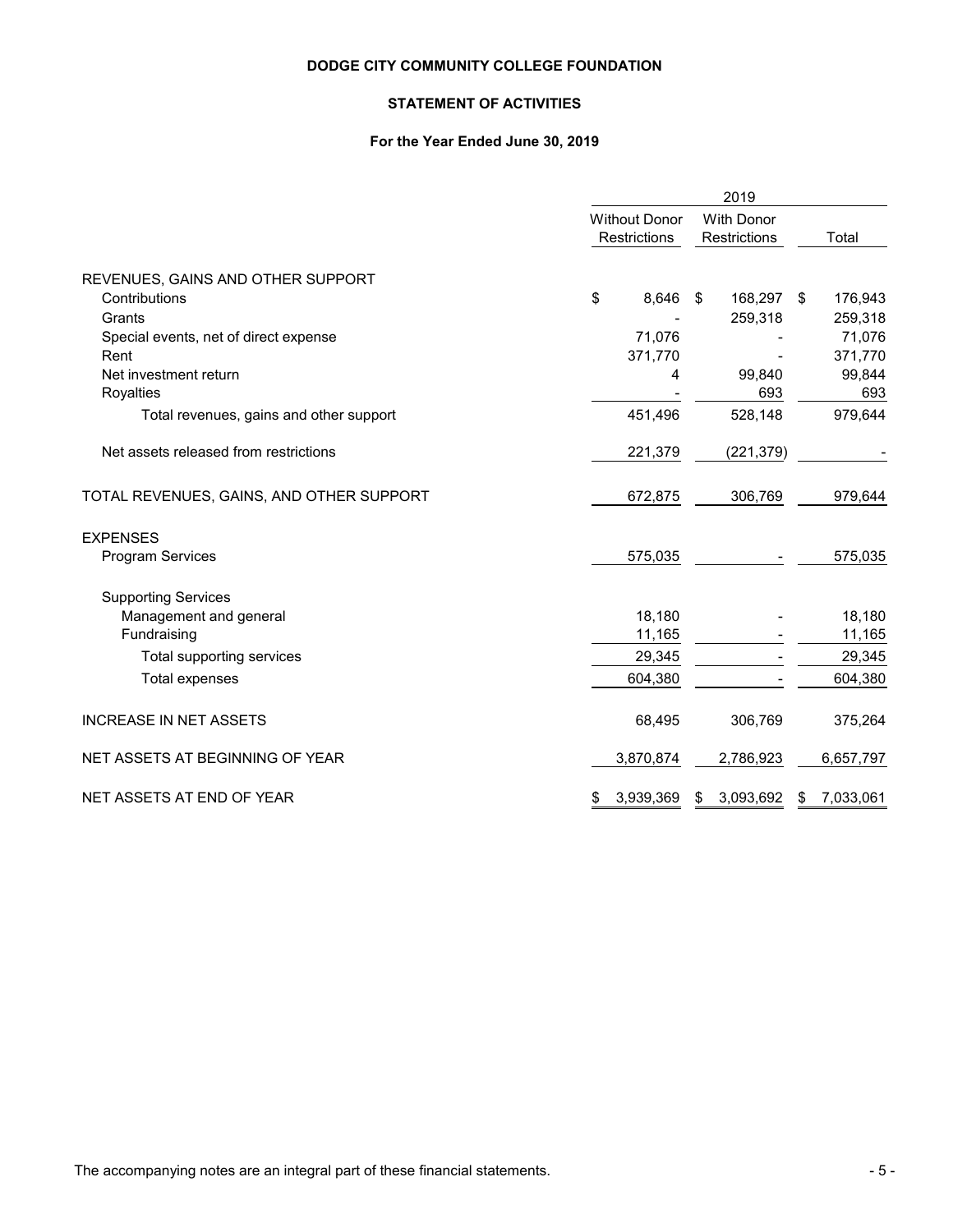# **STATEMENTS OF FUNCTIONAL EXPENSES**

#### **For the Year Ended June 30, 2020 and 2019**

|                                  |              |                  |              | <b>Supporting Services</b> |              |               |           |           |
|----------------------------------|--------------|------------------|--------------|----------------------------|--------------|---------------|-----------|-----------|
|                                  |              | Program Services |              | Management<br>and General  |              | Fundraising   |           | Total     |
|                                  | 2020         | 2019             | 2020         | 2019                       | 2020         | 2019          | 2020      | 2019      |
| Scholarships                     | 66,940<br>\$ | \$104,997        | \$           | \$                         | \$           | S             | 66,940    | \$104,997 |
| <b>Salaries</b>                  | 13,447       | 12,705           | 15,485       | 14,630                     | 11,818       | 11,165        | 40,750    | 38,500    |
| Marketing and advertising        | 4,276        | 3,944            | 2,854        | 2,312                      |              |               | 7,130     | 6,256     |
| Supplies and office expenses     | 14,933       | 10,878           | 1,650        | 1,071                      |              |               | 16,583    | 11,949    |
| Project expense                  | 206,499      | 77,413           |              |                            |              |               | 206,499   | 77,413    |
| Interest expense                 | 116,889      | 124,601          |              |                            |              |               | 116,889   | 124,601   |
| Fine arts expense                | 1,106        | 25,856           |              |                            |              |               | 1,106     | 25,856    |
| Depreciation expense             | 204,007      | 204,007          |              |                            |              |               | 204,007   | 204,007   |
| Grant expenses                   | 27,000       | 9,718            |              |                            |              |               | 27,000    | 9,718     |
| Bank fees                        |              |                  | 232          | 167                        |              |               | 232       | 167       |
| Other                            | 395          |                  |              |                            |              |               | 395       |           |
| <b>Total Functional Expenses</b> | \$655,492    | \$575,035        | 20,221<br>\$ | 18,180<br>\$               | 11,818<br>\$ | 11,165<br>\$. | \$687,531 | \$604,380 |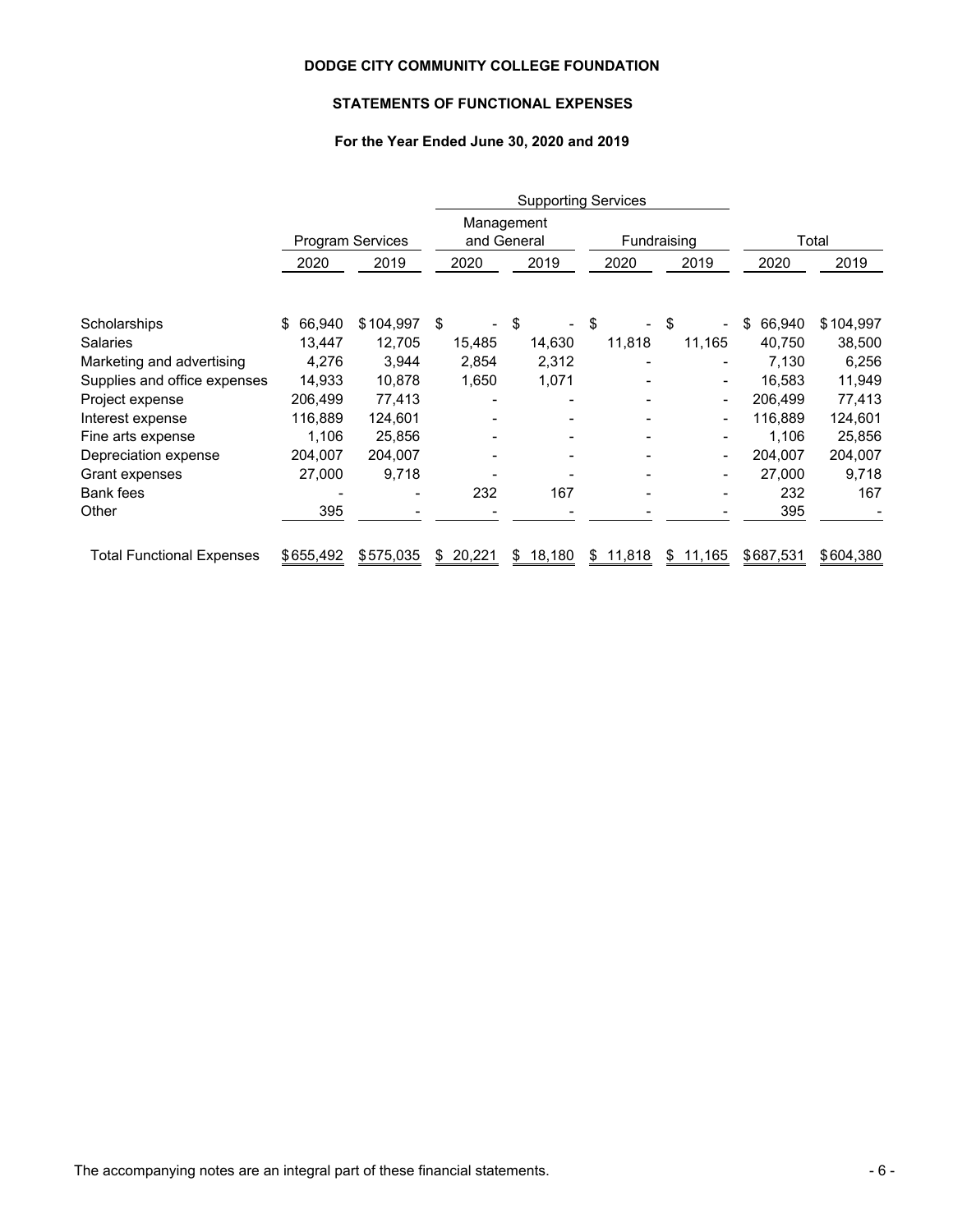# **STATEMENTS OF CASH FLOWS**

#### **For the Years Ended June 30, 2020 and 2019**

|                                                                                                              | 2020                     |                           | 2019             |
|--------------------------------------------------------------------------------------------------------------|--------------------------|---------------------------|------------------|
|                                                                                                              |                          |                           |                  |
| CASH FLOWS FROM OPERATING ACTIVITIES<br>Cash received from contributions                                     | \$<br>393,098            | \$                        | 352,015          |
| Cash received from rent                                                                                      | 370,320                  |                           | 371,770          |
| Cash received from interest and dividends                                                                    | $\overline{7}$           |                           | 5                |
| Cash received from special events                                                                            | 151,573                  |                           | 119,265          |
| Cash paid for special events                                                                                 | (62, 761)                |                           |                  |
|                                                                                                              |                          |                           | (48, 189)        |
| Cash paid to DCCC for scholarships and other academic support                                                | (66, 940)                |                           | (104, 997)       |
| Cash paid to DCCC for salary reimbursements                                                                  | (40, 750)                |                           | (38,500)         |
| Cash disbursed for other program expenses                                                                    | (254, 209)               |                           | (127, 808)       |
| Cash paid for interest                                                                                       | (114, 047)               |                           | (120, 493)       |
| Cash disbursed for management and general                                                                    | (4,736)                  |                           | (3,550)          |
| Net cash from operating activities                                                                           | 371,555                  |                           | 399,518          |
| CASH FLOWS FROM INVESTING ACTIVITIES                                                                         |                          |                           |                  |
| Purchase of investments                                                                                      | (839, 019)               |                           | (2,094,561)      |
| Proceeds from sale of investments                                                                            | 873,137                  |                           | 1,825,601        |
| Net cash from investing activities                                                                           | 34,118                   |                           | (268,960)        |
| CASH FLOWS FROM FINANCING ACTIVITIES                                                                         |                          |                           |                  |
| Payment on industrial revenue bond principal                                                                 | (260,000)                |                           | (255,000)        |
| Payment on promissory note principal                                                                         | (6, 363)                 |                           | (6,059)          |
| Royalties restricted for scholarships                                                                        | 426                      |                           | 693              |
| Contributions restricted to endowment                                                                        | 1,250                    |                           | 180,587          |
| Net cash from financing activities                                                                           | (264,687)                |                           | (79, 779)        |
| NET INCREASE (DECREASE) IN CASH, CASH EQUIVALENTS AND RESTRICTED CASH                                        | 140,986                  |                           | 50,779           |
| CASH, CASH EQUIVALENTS AND RESTRICTED CASH AT THE BEGINNING OF YEAR                                          | 160,701                  |                           | 109,922          |
| CASH, CASH EQUIVALENTS AND RESTRICTED CASH AT THE END OF YEAR                                                | 301,687                  | \$                        | 160,701          |
| RECONCILIATION OF CASH, CASH EQUIVALENTS AND RESTRICTED CASH<br>Cash and cash equivalents<br>Restricted cash | \$<br>139,954<br>161,733 | $\boldsymbol{\mathsf{S}}$ | 71,945<br>88,756 |
| TOTAL CASH, CASH EQUIVALENTS AND RESTRICTED CASH                                                             | \$<br>301,687            | \$                        | 160,701          |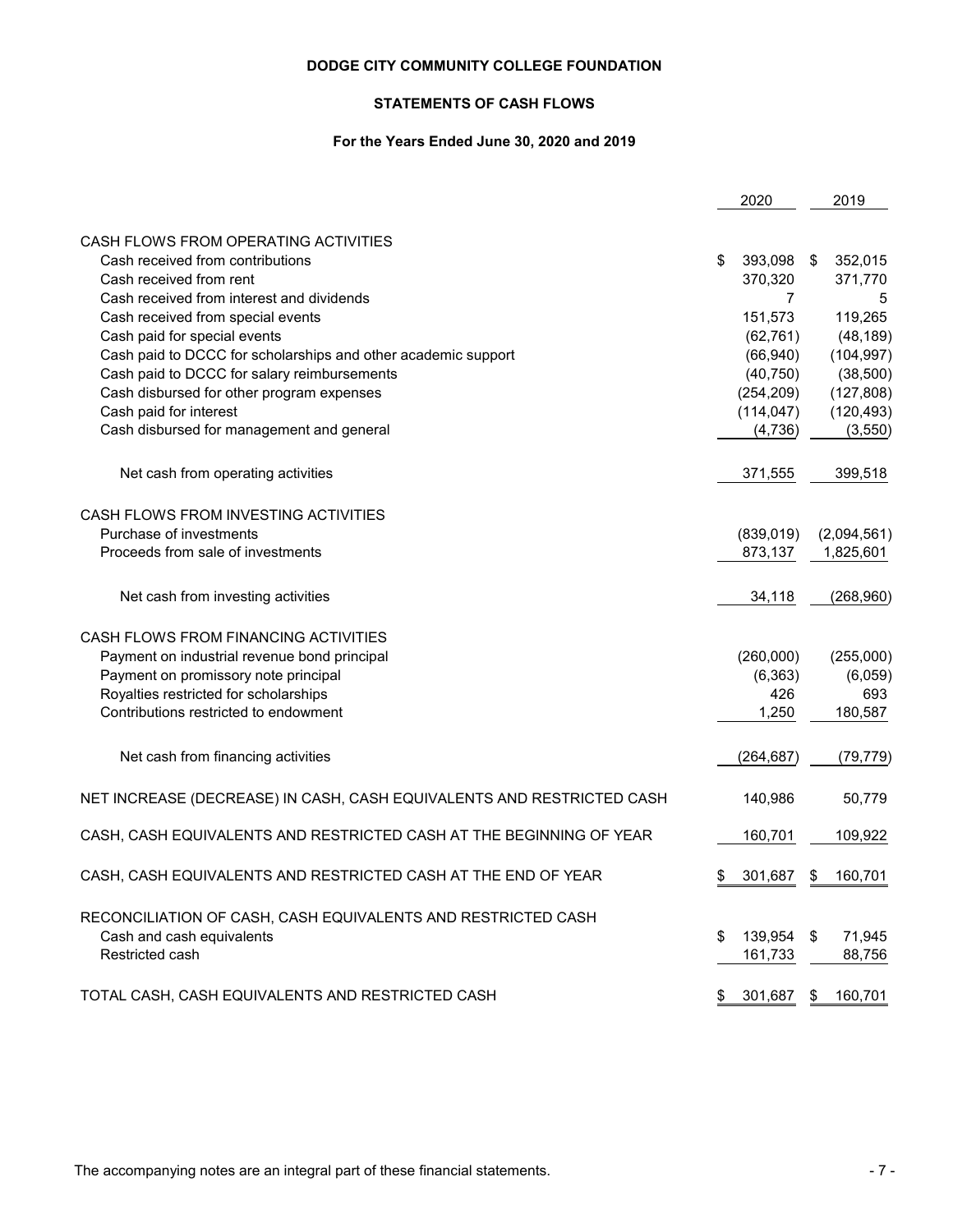### **NOTES TO THE FINANCIAL STATEMENTS**

#### **For The Years Ended June 30, 2020 and 2019**

#### **1. ORGANIZATION AND PURPOSE**

Dodge City Community College Foundation (the Foundation) is a Kansas nonprofit organization. The Foundation exists to benefit the Dodge City Community College (DCCC) and is considered a component unit of DCCC. The Foundation's purpose is to aid in the fulfillment of the research, teaching and service functions of DCCC and to provide scholarships to the College's students . The Foundation is also involved with program development and facility renovation and expansion. Support is received primarily from contributions.

#### **2. SUMMARY OF SIGNIFICANT ACCOUNTING POLICIES**

#### *(a) Basis of Accounting and Presentation*

The Foundation maintains its accounts in accordance with the principles and practices of fund accounting. Fund accounting is the procedure by which resources for various purposes are classified for accounting purposes in accordance with activities or objectives as specified by donors; in accordance with regulations, restrictions, or limitations imposed by sources outside the institution; or in accordance with directions issued by the governing board.

These financial statements, which are presented on the accrual basis of accounting, have been prepared on the basis of generally accepted accounting principles published by the American Institute of Certified Public Accountants. The statements have been prepared to focus on the Foundation as a whole.

Net assets and revenues, expenses, gains and losses are classified based on the existence or absence of donorimposed restrictions. Accordingly, net assets and changes therein are classified as follows:

**Net assets without donor restrictions** - Net assets without donor restrictions are free of donor-imposed restrictions. All revenues, gains, and losses that are not restricted by donors are included in this classification. All expenditures are reported in the without donor restrictions class of net assets, including expenditures funded by restricted contributions. Expenditures funded by restricted contributions are reported in the without donor restrictions net asset class, because the use of restricted contributions in accordance with donors' stipulations results in the release of such restrictions.

**Net assets with donor restrictions** - Net assets subject to donor (or certain grantor) - imposed restrictions. Some donor-imposed restrictions are temporary in nature, such as those that will be met by the passage of time or other events specified by the donor. Other donor-imposed restrictions are perpetual in nature, where the donor stipulates that resources be maintained in perpetuity. Donor-imposed restrictions are released when a restriction expires, that is, when the stipulated time has elapsed, when the stipulated purpose for which the resource was restricted has been fulfilled, or both.

Revenues are reported as increases in net assets without donor restrictions unless use of the related assets is limited by donor-imposed restrictions. Expenses are reported as decreases in net assets without donor restrictions. Gains and losses on investments and other assets or liabilities are reported as increases or decreases in net assets without donor restrictions unless their use is restricted by explicit donor stipulation or by law. Expirations of net assets without donor restrictions (i.e. the donor-stipulated purpose has been fulfilled and/or the stipulated time period has elapsed) are reported as reclassifications between the applicable classes of net assets.

Contributions, including unconditional promises to give, are recognized as revenues in the period received. Conditional promises to give are not recognized until they become unconditional; that is, when the conditions on which they depend are substantially met. Contributions of assets other than cash are recorded at their estimated fair value. Contributions to be received after one year are discounted at an appropriate discount rate commensurate with the risks involved. Amortization of discounts are recorded as additional contribution revenue in accordance with donor-imposed restrictions, if any, on the contributions. An allowance for uncollectible contributions receivable is provided based upon management's judgment including such factors as prior collection history, type of contribution and nature of fundraising activity.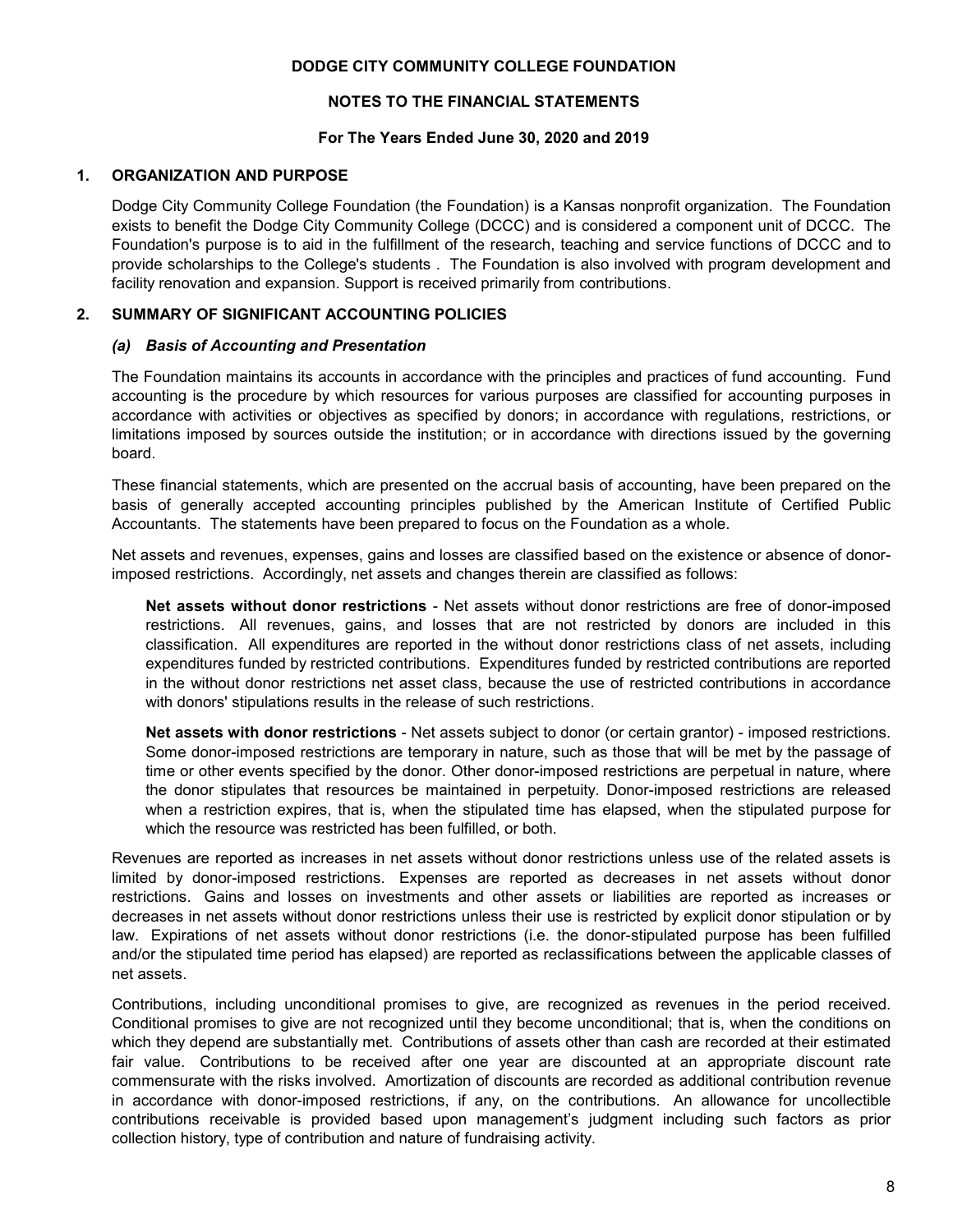# **NOTES TO THE FINANCIAL STATEMENTS**

#### **For The Years Ended June 30, 2020 and 2019**

### **2. SUMMARY OF SIGNIFICANT ACCOUNTING POLICIES (CONT.)**

#### *(a) Basis of Accounting and Presentation (Cont.)*

Net investment returns are reported as follows:

- $\bullet$ as increases in net assets with donor restrictions if the terms of the gift require that they be added to the principal of a permanent endowment fund, and/or if the terms of the gift impose restrictions on the use of the income;
- as increases in net assets without donor restrictions in all other cases.

#### *(b) Cash and Cash Equivalents*

The financial statements include a Statement of Cash Flows showing cash and cash equivalents from operating, investing and financing activities. The Foundation considers all highly liquid investments with an original maturity of three months or less when purchased to be "cash equivalents." This includes money market accounts, including those held in brokerage accounts, and certificates of deposit. Cash and cash equivalents designated for long-term purposes or received with donor-imposed restrictions limiting their use to long-term purposes are not considered cash and cash equivalents for purposes of the Statement of Cash Flows. At times such investments may be in excess of the FDIC insurance limit.

#### *(c) Restricted Cash*

Restricted cash consists of restricted deposits held by the Foundation for capital projects and grants. Restricted cash is presented within cash, cash equivalents and restricted cash in the Statement of Cash Flows.

#### *(d) Investments*

Dividend and interest revenue is accrued as earned. Investments are stated at fair value and further discussion is in Note 6 - Fair Value Measurements. Investment income and realized and unrealized gains and losses are reflected in the Statement of Activities as net assets without donor restrictions or with donor restrictions based upon the existence and nature of any donor or legally imposed restrictions. Investment return that is initially restricted by donor stipulation and for which the restriction will be satisfied in the same year, is classified as revenue with donor restrictions and net assets released from restrictions.

#### *(e) Functional Expense Allocation*

The costs of providing various programs and other activities have been summarized on a functional basis in the Statement of Activities. Program expenses are charged directly to the identified program. There are no allocations. Management and general expenses include those expenses that are not directly identifiable to an activity but provide for the overall support and direction of the Foundation's various departments.

#### *(f) Contributions and Promises to Give*

Contributions, including unconditional promises to give, are recognized as revenues in the period received, and are reported as increases in the appropriate category of net assets. Contributions where donor restrictions are met within the same fiscal year as the contribution are included in net assets without donor restrictions. Contributions are classified as revenue with donor restrictions based on time restrictions or donor-imposed stipulations. Conditional promises to give are not recognized until they become unconditional, that is when the conditions on which they depend are substantially met. Contributions of assets other than cash are recorded at estimated fair value of the asset contributed. Contributions to be received after one year are discounted at a discount rate commensurate with the risks involved. Amortization of the discount is recognized as contribution revenue in accordance with donor-imposed restrictions, if any, on the contributions. An allowance for uncollectible promises to give is provided based upon management's judgment including such factors as prior collection history, type of contribution and nature of fundraising activity.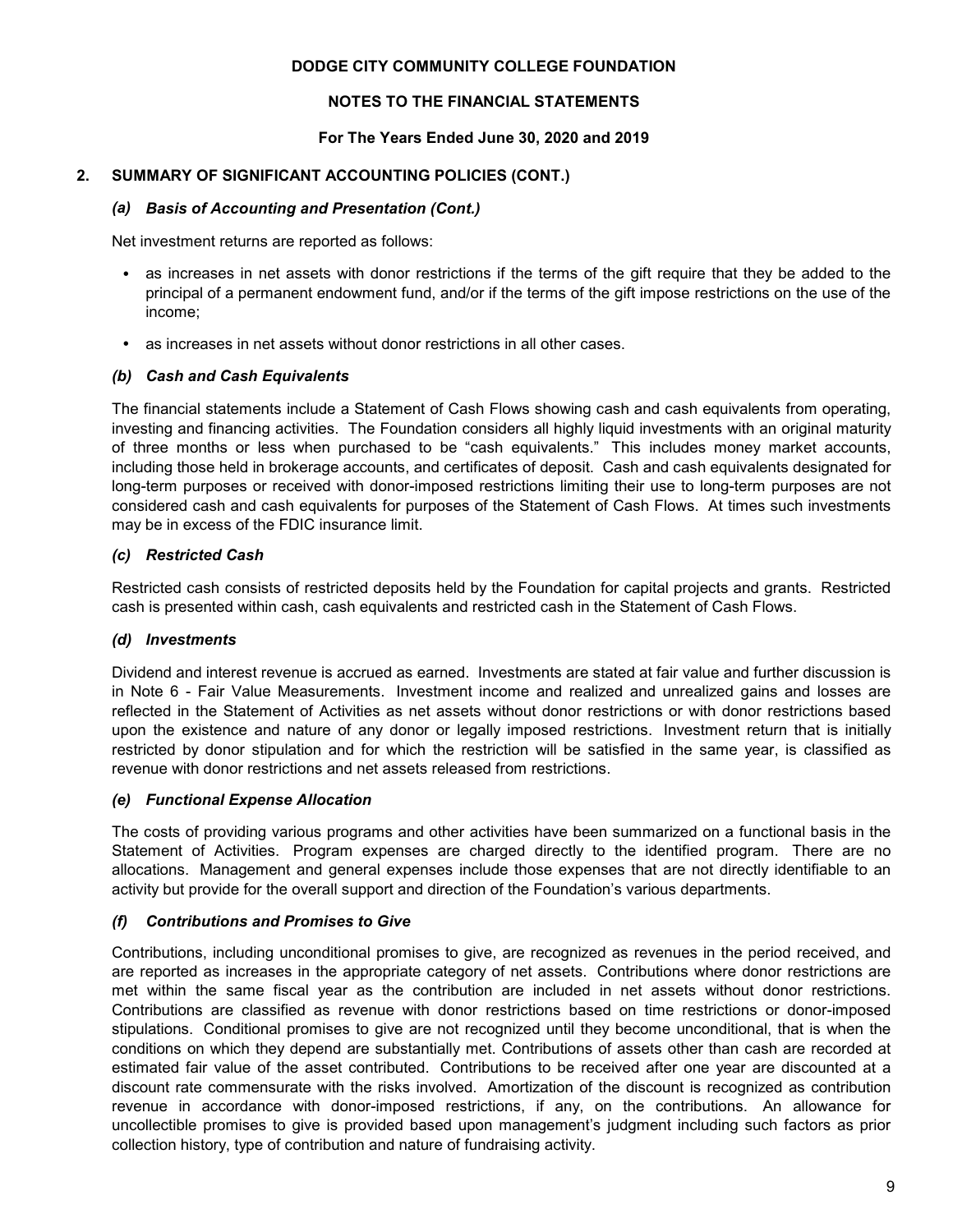# **NOTES TO THE FINANCIAL STATEMENTS**

# **For The Years Ended June 30, 2020 and 2019**

# **2. SUMMARY OF SIGNIFICANT ACCOUNTING POLICIES (CONT.)**

### *(g) Income Taxes*

The Foundation is exempt from federal income tax under Section 501(c)(3) of the Internal Revenue Code. However, income from certain activities not directly related to the Foundation's tax-exempt purpose is subject to taxation as unrelated business income. In addition, the Foundation qualifies for the charitable contribution deduction under Section 170(b)(1)(A) and has been classified as an organization other than a private foundation under Section 509(a)(2).

The Foundation adopted FASB ASC topic 740, Income Taxes related to uncertain tax positions, which prescribes a recognition threshold and measurement attributable for financial statement recognition of uncertain tax positions taken or expected to be taken in a tax return. The Foundation did not have any material uncertain tax positions as of June 30, 2020 and 2019. Tax years with open statutes of limitations are 2016 and forward.

# *(h) Revenue and Revenue Recognition*

The majority of the Foundation's revenue is recognized at a point in time based on the transfer of control. Revenue recognized over time primarily consists of performance obligations that are satisified within one year or less. Unconditional contributions are recognized when cash, securities or other assets, an unconditional promise to give, or notification of a beneficial interest is received and are classified as either net assets with donor restrictions or net assets without donor restrictions. Conditional contributions are accounted for as a liability or are not recognized as revenue initially, until the barriers to entitlement are overcome, at which point a transaction is recognized as unconditional and classified as either a net asset with donor restrictions or a net asset without donor restrictions.

# *(i) Restricted and Unrestricted Revenue*

Contributions are reported as increases in with or without donor net assets, depending on the nature of the donor restrictions, if any. When a restriction expires, donor restricted net assets are reclassified to net assets without donor restrictions and reported in the Statement of Activities as net assets released from restrictions. Contributions received with donor-imposed restrictions that are met in the same year as received are reported as revenues of the donor restricted net asset class, and a reclassification to without donor restrictions is made to reflect the expiration of such restrictions.

# *(j) Reclassifications*

Certain accounts in the prior-year financial statements have been reclassified for comparative purposes to conform with the presentation in the current year financial statements. There were no changes to the net asset balances.

# *(k) Use of Estimates*

The preparation of financial statements in conformity with generally accepted accounting principles requires management to make estimates and assumptions that affect the reported amounts of assets and liabilities and disclosures of contingent assets and liabilities at the date of the financial statements and the reported amounts of revenues, expenses, gains, losses and other changes in net assets during the reporting period. Actual results could differ from those estimates.

# *(l) Bond Issuance costs*

Bond issuance costs are deferred and amortized on the straight-line basis over the repayment term of the bonds.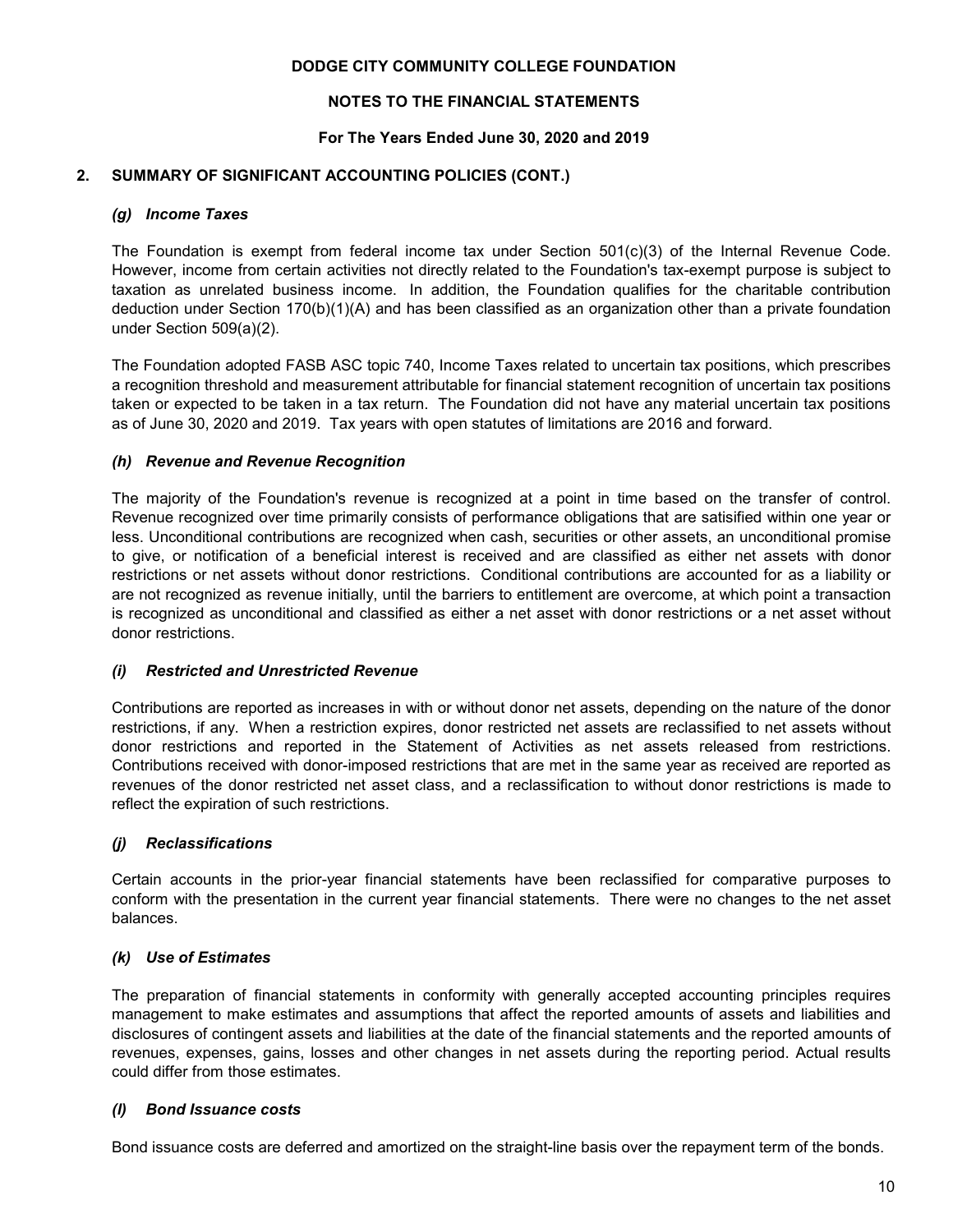# **NOTES TO THE FINANCIAL STATEMENTS**

#### **For The Years Ended June 30, 2020 and 2019**

# **2. SUMMARY OF SIGNIFICANT ACCOUNTING POLICIES (CONT.)**

#### *(m) Property and equipment*

The Foundation capitalizes all expenditures for property and equipment in excess of \$1,000. Purchased property and equipment are carried at cost. Donated property and equipment are carried at fair value at the date of donation. Depreciation is computed using the straight-line method over the estimated useful lives of the assets. Buildings and improvements are depreciated over a useful life of 40 years.

#### *(n) Change in Accounting Principle*

FASB issued Accounting Standards Update (ASU) ASU 2014-09, Revenue from Contracts with Customers (Topic 606). This update modifies the guidance used to recognize revenue from contracts with customers for transfers of goods and services and transfers of nonfinancial assets, unless those contracts are within the scope of other guidance. The guidance also requires new qualitative and quantitative disclosures about contract balances and performance obligations as well as the nature, amount, timing and uncertainty of revenue and cash flows arising from contracts with customers. The majority of the Foundation's contractual revenue arrangements generally consist of a single performance obligation to transfer promised goods or services. Based on the Foundation's evaluation process and review of its contracts with customers, the timing and amount recognized previously is consistent with how revenue is recognized under the new standards. No changes were required to be made to previously reported revenues as a result of the adoption. The ASU has been applied retrospectively to all periods presented, which had no effect to the change in net assets and there were no changes to the net asset balances as a result of applying this standard.

FASB issued Accounting Standards Update (ASU) 2018-08, Not-for-Profit Entities, Clarifying the Scope and the Accounting Guidance for Contributions Received and Contributions Made. This ASU intends to clarify and improve current accounting guidance to determine when a transaction should be accounted for as a contribution or as an exchange transaction and provides additional guidance about how to determine whether a contribution is conditional. The ASU is effective for the Foundation for annual reporting periods beginning after December 15, 2018 for contributions received and after December 15, 2019 for contributions made, and interim periods beginning after December 31, 2019 with early adoption permitted. The ASU has been adopted as of July 1, 2019 and applied on a modified prospective basis. The adoption of ASU 2018-08 did not have a material impact on previously reported contributions received and contributions made and no effect on the change in net assets. No changes to net asset balances were required as a result of applying this standard.

FASB issued Accounting Standards Update (ASU) 2016-18, statement of cash flows (Topic 230): Restricted Cash. The update requires that a statement of cash flows explain the change during the period in the total of cash, cash equivalents, and amounts generally described as restricted cash or restricted cash equivalents. As a result, amounts generally described as restricted cash and restricted cash equivalents should be included with cash and cash equivalents when reconciling the beginning-of-period and end-of-period total amounts shown on the statement of cash flows. The amendments do not provide a definition of restricted cash or restricted cash equivalents. The ASU has been applied retrospectively to all periods presented, which had no effect to the change in net assets and there were no changes to the net asset balances or statements of cash flows as a result of applying this standard.

#### *(o) New Accounting Pronouncements*

In February 2016, the FASB issued ASU 2016-02, Leases, which once implemented will result in lessees recognizing most leased assets and corresponding lease liabilities on the statement of financial position. The standard is effective July 1, 2021 for the Foundation. The Foundation is currently assessing the impact that ASU 2016-02 will have on its financial statements and will adopt the provisions upon the effective date.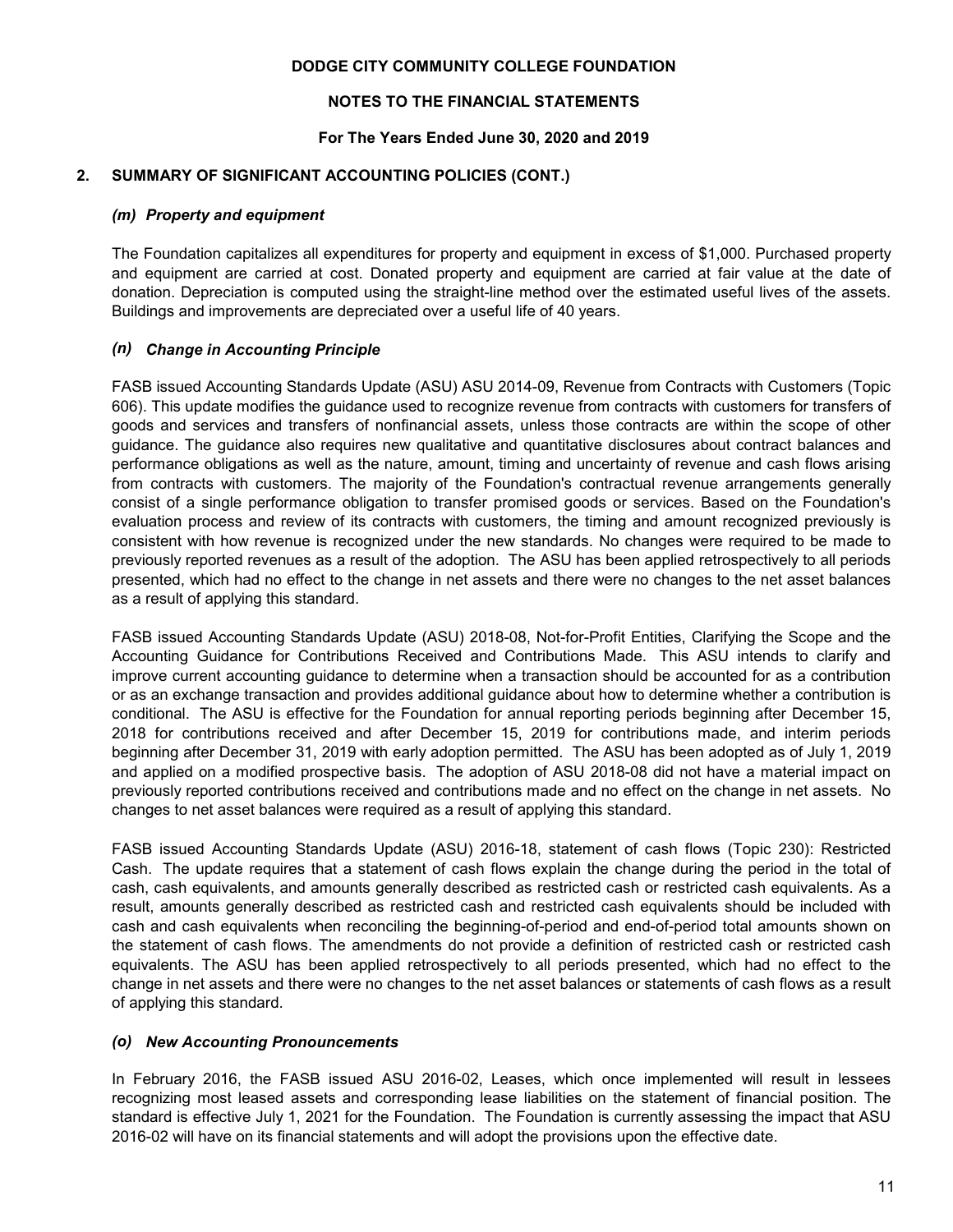## **NOTES TO THE FINANCIAL STATEMENTS**

#### **For The Years Ended June 30, 2020 and 2019**

#### **3. CONCENTRATION OF CREDIT RISK**

The Foundation has a concentrated credit risk for cash and cash equivalents because it maintains deposits in banks that sometimes exceed amounts insured by the Federal Deposit Insurance Corporation. The Foundation has not experienced any losses in such accounts and believes it is not exposed to any significant credit risk.

Investment securities, in general, are exposed to various risks, such as interest rate, credit and overall market volatility. Due to the level of risk associated with certain investment securities, it is possible that changes in the value of investment securities will occur in the near term and that such changes could materially affect the value of the Foundation's investments and the total net assets balance.

With respect to program-related investments, the Foundation routinely assesses the financial strength of its debtors and believes that the related credit risk exposure is limited or appropriately reserved for.

#### **4. PROMISES TO GIVE**

The Foundation has received several promises to give that are designated for priority projects, supporting the health of the Foundation, activities, programs, or capital projects that the Foundation has deemed of highest importance. The promises to give as of June 30, 2020 and 2019, are unconditional. Promises to give that are due after June 30, 2020 are discounted 3.00%. Uncollectible promises are expected to be insignificant.

Unconditional promises to give are as follows.

|                                      | 2020          |   | 2019      |
|--------------------------------------|---------------|---|-----------|
| Due in less than one year            | \$<br>34,833  | S | 35,417    |
| Due in one to five years             | 64.500        |   | 94,500    |
| Due in more than five years          | 102,500       |   | 107,500   |
| Total unconditional promises to give | 201,833       |   | 237,417   |
| Less: Discounts to net present value | (27, 320)     |   | (31, 477) |
| Net unconditional promises to give   | \$<br>174.513 | S | 205,940   |
|                                      |               |   |           |

### **5. INVESTMENTS**

Marketable investments include miscellaneous cash equivalents (primarily money market funds), debt securities (primarily federal government agency bonds, United States Treasury notes and corporate bonds) and equity securities (mutual funds and corporate stock).

The fair market value of marketable investments using quoted prices in active markets for identical assets or liabilities is as follows for June 30, 2020:

|                                      | <b>Without Donor</b><br><b>Restrictions</b> |  | <b>With Donor</b><br><b>Restrictions</b> |           |   | Totals    |
|--------------------------------------|---------------------------------------------|--|------------------------------------------|-----------|---|-----------|
| Certificates of deposits             | \$                                          |  | - \$                                     | 65.561    | S | 65,561    |
| Money Market                         |                                             |  |                                          | 99.559    |   | 99,559    |
| <b>Exchange Traded Funds</b>         |                                             |  |                                          | 646.471   |   | 646,471   |
| <b>Mutual Funds</b>                  |                                             |  |                                          | 1,553,031 |   | 1,553,031 |
| Asset and Mortgage Backed Securities |                                             |  |                                          | 53,600    |   | 53,600    |
| <b>Common Stock</b>                  |                                             |  |                                          | 567,337   |   | 567,337   |
| <b>Total Investments</b>             |                                             |  |                                          | 2,985,559 |   | 2,985,559 |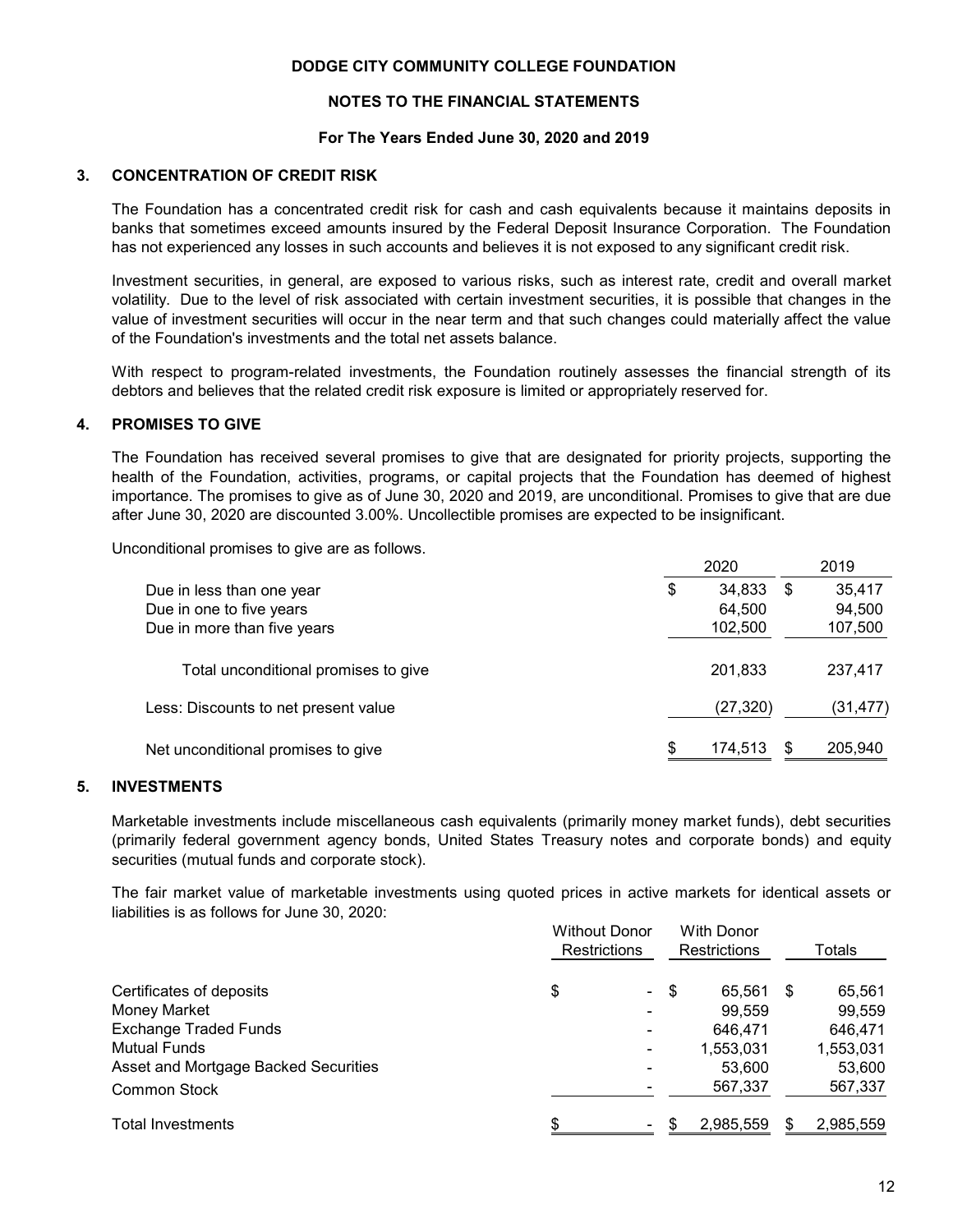# **NOTES TO THE FINANCIAL STATEMENTS**

#### **For The Years Ended June 30, 2020 and 2019**

#### **5. INVESTMENTS (CONT.)**

The fair market value of marketable investments using quoted prices in active markets for identical assets or liabilities is as follows for June 30, 2019:

|                                      | <b>Without Donor</b><br><b>Restrictions</b> |                          |      | <b>With Donor</b><br>Restrictions | Totals |           |  |
|--------------------------------------|---------------------------------------------|--------------------------|------|-----------------------------------|--------|-----------|--|
| Money Market                         | \$                                          |                          | - \$ | 120,409                           | -S     | 120,409   |  |
| <b>Exchange Traded Funds</b>         |                                             | ۰                        |      | 258,037                           |        | 258,037   |  |
| <b>Mutual Funds</b>                  |                                             |                          |      | 754.767                           |        | 754,767   |  |
| Asset and Mortgage Backed Securities |                                             |                          |      | 550.749                           |        | 550,749   |  |
| <b>Common Stock</b>                  |                                             |                          |      | 618,778                           |        | 618,778   |  |
| <b>Options</b>                       |                                             |                          |      | 519.124                           |        | 519,124   |  |
| <b>Total Investments</b>             | \$                                          | $\overline{\phantom{0}}$ |      | 2,821,864                         |        | 2,821,864 |  |

#### **6. FAIR VALUE MEASUREMENTS**

Financial Accounting Standards Board (FASB) *Accounting Standards Codification (ASC) 820, Fair Value Measurements and Disclosures* , provides the framework for measuring fair value. That framework provides a fair value hierarchy that prioritizes the inputs to valuation techniques used to measure fair value. The hierarchy gives the highest priority to unadjusted quoted prices in active markets for identical assets or liabilities (level 1 measurements) and the lowest priority to unobservable inputs (level 3 measurements). The standard describes three levels of inputs that may be used to measure fair value.

**Level 1:** Inputs to the valuation methodology are unadjusted quoted prices for identical assets or liabilities in active markets that the plan has the ability to access.

**Level 2:** Inputs to the valuation methodology include:

- **-** Quoted prices for similar assets or liabilities in active markets;
- **-** Quoted prices for identical or similar assets or liabilities in inactive markets;
- **-** Inputs other than quoted prices that are observable for the asset or liability;
- **-** Inputs that are derived principally from or corroborated by observable market data by correlation or other means.

If the asset or liability has a specified (contractual) term, the level 2 input must be observable for substantially the full term of the asset or liability.

**Level 3:** Inputs to the valuation methodology are unobservable and significant to the fair value measurement. Level 3 assets and liabilities measured at fair value are based on one or more of three valuation techniques:

- **-** *Market Approach* – Prices and other relevant information generated by market transactions involving identical or comparable assets or liabilities;
- **-** *Cost Approach* – Amount that would be required to replace the service capacity of an asset (i.e., replacement cost);
- **-** *Income Approach* – Techniques that convert future amounts to a single present amount based on market expectations (including present value techniques, option-pricing models, and lattice models).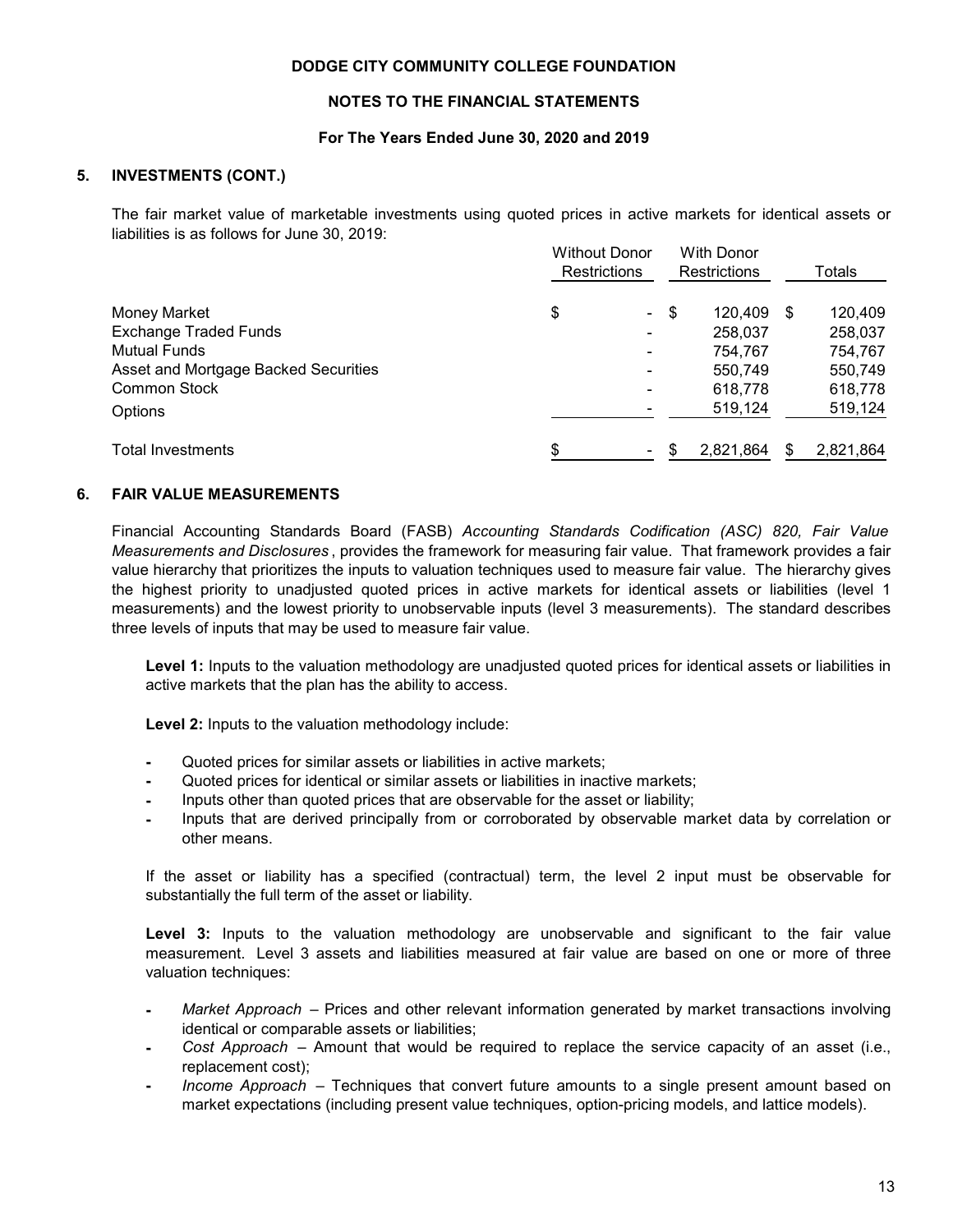# **NOTES TO THE FINANCIAL STATEMENTS**

#### **For The Years Ended June 30, 2020 and 2019**

### **6. FAIR VALUE MEASUREMENTS (CONT.)**

The asset or liability's fair value measurement level within the fair value hierarchy is based on the lowest level of any input that is significant to the fair value measurement. Valuation techniques used need to maximize the use of observable inputs and minimize the use of unobservable inputs. Certificates of deposit are valued at cost or net realizable value, which approximates fair value, due to the short-term maturity of the financial instrument. These are presented as Level 1 measurements on the table below.Money Market Funds are valued at the closing price reported by the fund sponsor from an actively traded exchange. These are presented as Level 1 measurements on the table below.

The fair values of debt and equity investments, including alternative investments, that are readily marketable are determined by obtaining quoted prices on nationally recognized securities exchanges (Level 1 inputs) or by quoted market prices of similar securities with similar due dates or matrix pricing, which is a mathematical technique widely used in the industry to value debt securities without relying exclusively on quoted prices for the specific securities but rather by relying on the securities' relationship to other benchmark quoted securities (Level 2 inputs).

Management determines the fair value measurement valuation policies and procedures, including those for Level 3 recurring and nonrecurring measurements. The Foundation's Board of Directors assesses and approves these policies and procedures. At least annually, Management: (1) determines if the current valuation techniques used in fair value measurements are still appropriate, and (2) evaluates and adjusts the unobservable inputs used in the fair value measurements based on current market conditions and third-party information.

The following table sets forth by level within the fair value hierarchy, the Foundation's investments at fair value at June 30, 2020, and 2019.

|                                        | June 30, 2020 |             |    |         |    |         |    |           |
|----------------------------------------|---------------|-------------|----|---------|----|---------|----|-----------|
|                                        |               | Level 1     |    | Level 2 |    | Level 3 |    | Total     |
| Certificates of deposits               | \$            | 65,561      | \$ |         | \$ | ۰       | \$ | 65,561    |
| Money Market                           |               | 99,559      |    |         |    |         |    | 99,559    |
| <b>Exchange Traded Funds</b>           |               | 646,471     |    |         |    |         |    | 646,471   |
| <b>Mutual Funds</b>                    |               | 1,553,031   |    |         |    |         |    | 1,553,031 |
| Asset and Mortgage Backed Securities   |               |             |    | 53,600  |    |         |    | 53,600    |
| <b>Common Stock</b>                    |               | 567,337     |    |         |    |         |    | 567,337   |
| Total investments valued at fair value |               | \$2,931,959 | S  | 53,600  | \$ |         |    | 2,985,559 |
|                                        | June 30, 2019 |             |    |         |    |         |    |           |
|                                        |               | Level 1     |    | Level 2 |    | Level 3 |    | Total     |
| <b>Money Market</b>                    | \$            | 120,409     | \$ |         | \$ | ۰       | \$ | 120,409   |
| <b>Exchange Traded Funds</b>           |               | 258,037     |    |         |    |         |    | 258,037   |
| <b>Mutual Funds</b>                    |               | 754,767     |    |         |    |         |    | 754,767   |
| Asset and Mortgage Backed Securities   |               |             |    | 550,749 |    |         |    | 550,749   |
| <b>Common Stock</b>                    |               | 618,778     |    |         |    |         |    | 618,778   |
| Options                                |               | 519,124     |    |         |    |         |    | 519,124   |
| Total investments valued at fair value | S.            | 2,271,115   | \$ | 550,749 | \$ |         | £. | 2,821,864 |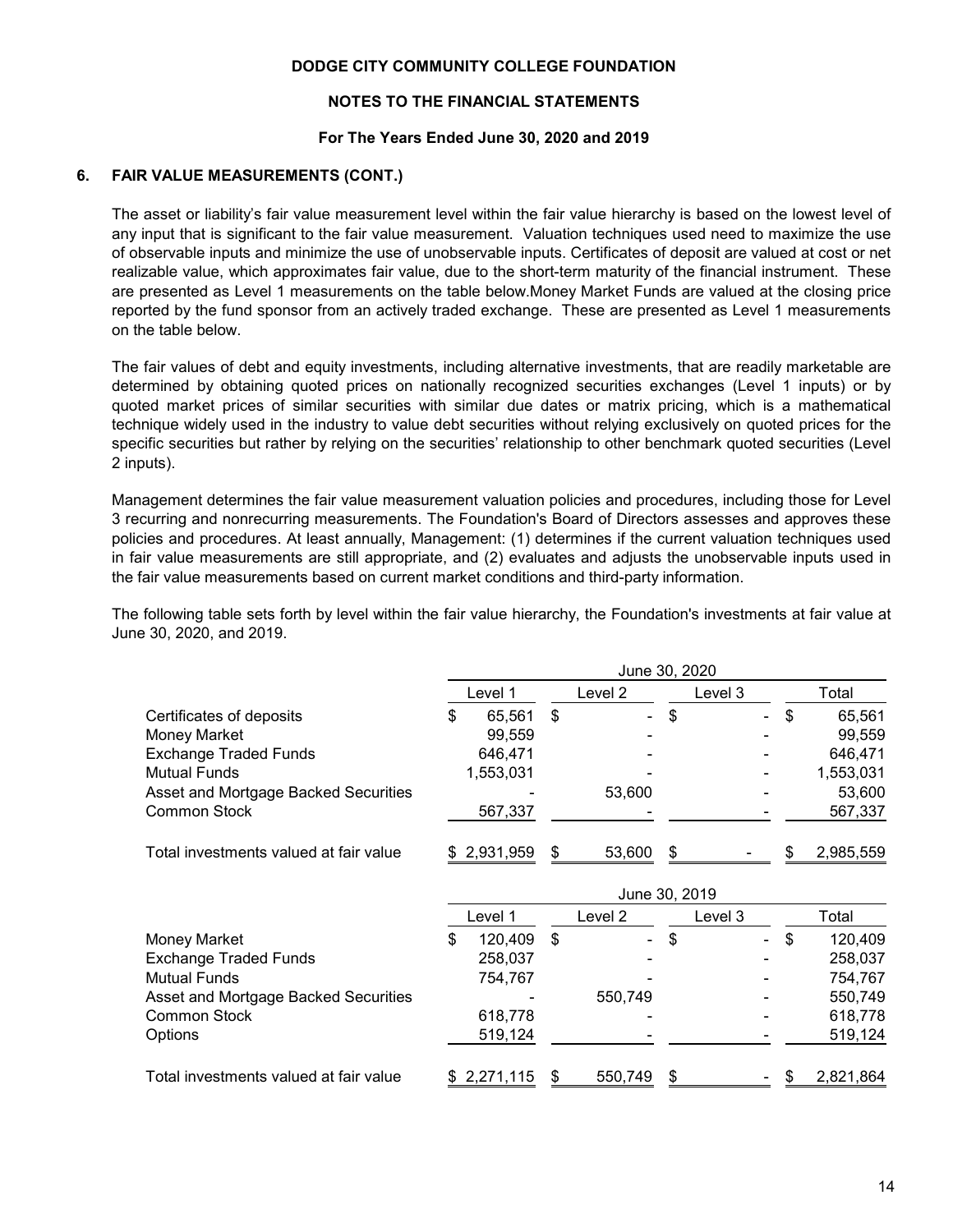# **NOTES TO THE FINANCIAL STATEMENTS**

#### **For The Years Ended June 30, 2020 and 2019**

#### **7. ENDOWMENT FUNDS**

#### *Interpretation of Relevant Law*

The Board of Directors of Dodge City Community College Foundation has interpreted the State Prudent Management of Institutional Funds Act (SPMIFA) as requiring the preservation of the fair value of the original gift as of the gift date of the donor-restricted endowment funds absent explicit donor stipulations to the contrary. As a result of this interpretation, Dodge City Community College Foundation classifies as permanently restricted net assets (a) the original value of gifts donated to the permanent endowment, (b} the original value of subsequent gifts to the permanent endowment, (c) accumulations to the permanent endowment made in accordance with the direction of the applicable donor gift instrument at the time the accumulation is added to the fund. The remaining portion of the donor-restricted endowment fund that is not classified in permanently restricted net assets is classified as temporarily restricted net assets until those amounts are appropriated for expenditure by the organization in a manner consistent with the standard of prudence prescribed by SPMIFA. In accordance with SPMIFA, the organization considers the following factors in making a determination to appropriate or accumulate donor-restricted endowment funds:

- (1) The duration and preservation of the fund
- (2) The purposes of the organization and the donor-restricted endowment fund
- (3) General economic conditions
- (4) The possible effect of inflation and deflation
- (5) The expected total return from income and the appreciation of investments
- (6) Other resources of the organization
- (7) The investment policies of the organization

The Foundation's endowment consists of individual funds established by donors to provide scholarships to students of Dodge City Community College. Its endowment includes permanent endowments. As required by generally accepted accounting principles, net assets associated with endowment funds, including funds designated by the Board of Directors to function as endowments, are classified and reported based on the existence or absence of donor-imposed restrictions.

#### *(a) Donor-Restricted Endowment Composition*

The data in the tables below shows only the permanently endowed funds and the related income and appreciation/depreciation of those invested endowed funds. It does not include the investments that are not permanently endowed.

|                                                       |   | June 30,            |     |           |  |  |
|-------------------------------------------------------|---|---------------------|-----|-----------|--|--|
|                                                       |   | 2020                |     | 2019      |  |  |
| Without donor restrictions<br>With donor restrictions | S | $\sim$<br>2,378,283 | \$. | 2,232,134 |  |  |
| Total funds                                           |   | 2,378,283           | S   | 2,232,134 |  |  |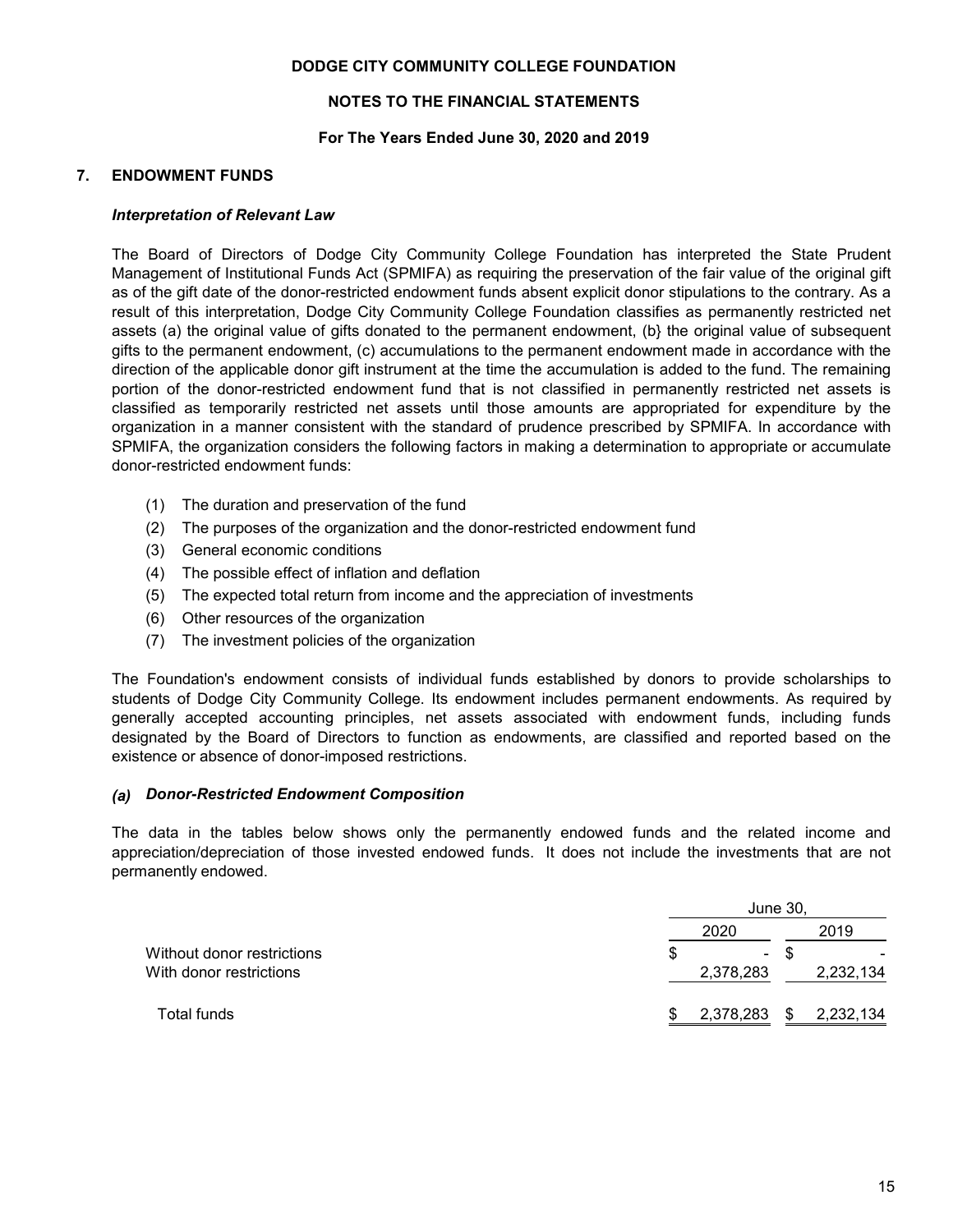# **NOTES TO THE FINANCIAL STATEMENTS**

# **For The Years Ended June 30, 2020 and 2019**

# **7. ENDOWMENT FUNDS (CONT.)**

# *(b) Changes in Endowment Net Assets for the Years Ended June 30, 2020 and 2019*

|                                         | 2020                                 |                                   |    |           |  |  |
|-----------------------------------------|--------------------------------------|-----------------------------------|----|-----------|--|--|
|                                         | <b>Without Donor</b><br>Restrictions | <b>With Donor</b><br>Restrictions |    | Total     |  |  |
| Endowment net assets, beginning of year | \$                                   | 2,232,134<br>\$                   | \$ | 2,232,134 |  |  |
| Investment return:                      |                                      |                                   |    |           |  |  |
| Royalty                                 |                                      | 426                               |    | 426       |  |  |
| Investment income                       |                                      | 74,618                            |    | 74,618    |  |  |
| Net appreciation                        |                                      |                                   |    |           |  |  |
| (realized & unrealized)                 |                                      | 117,155                           |    | 117,155   |  |  |
| Total investment return                 |                                      | 192,199                           |    | 192,199   |  |  |
| Contributions/additions                 |                                      | 33,752                            |    | 33,752    |  |  |
| Released from restrictions              | 79,802                               | (79, 802)                         |    |           |  |  |
| Appropriation of endowment              |                                      |                                   |    |           |  |  |
| assets for expenditure                  | (79, 802)                            |                                   |    | (79, 802) |  |  |
| Subtotal                                |                                      | (46, 050)                         |    | (46, 050) |  |  |
| Net Endowment activity for year         |                                      | 146,149                           |    | 146,149   |  |  |
| Endowment net assets, end of year       | \$                                   | \$<br>2,378,283                   | \$ | 2,378,283 |  |  |
|                                         |                                      | 2019                              |    |           |  |  |
|                                         | <b>Without Donor</b>                 | <b>With Donor</b>                 |    |           |  |  |
|                                         | Restrictions                         | Restrictions                      |    | Total     |  |  |
| Endowment net assets, beginning of year | \$                                   | 1,881,326<br>\$                   | \$ | 1,881,326 |  |  |
| Investment return:                      |                                      |                                   |    |           |  |  |
| Royalty                                 |                                      | 693                               |    | 693       |  |  |
| Investment income                       |                                      | 65,395                            |    | 65,395    |  |  |
| Net appreciation                        |                                      |                                   |    |           |  |  |
| (realized & unrealized)                 |                                      | 5,311                             |    | 5,311     |  |  |
| Total investment return                 |                                      | 71,399                            |    | 71,399    |  |  |
| Contributions/additions                 |                                      | 336,528                           |    | 336,528   |  |  |
| Released from restrictions              | 57,119                               | (57, 119)                         |    |           |  |  |
| Appropriation of endowment              |                                      |                                   |    |           |  |  |
| assets for expenditure                  | (57, 119)                            |                                   |    | (57, 119) |  |  |
| Subtotal                                |                                      | 279,409                           |    | 279,409   |  |  |
| Net Endowment activity for year         |                                      | 350,808                           |    | 350,808   |  |  |
| Endowment net assets, end of year       | \$                                   | \$<br>2,232,134                   | \$ | 2,232,134 |  |  |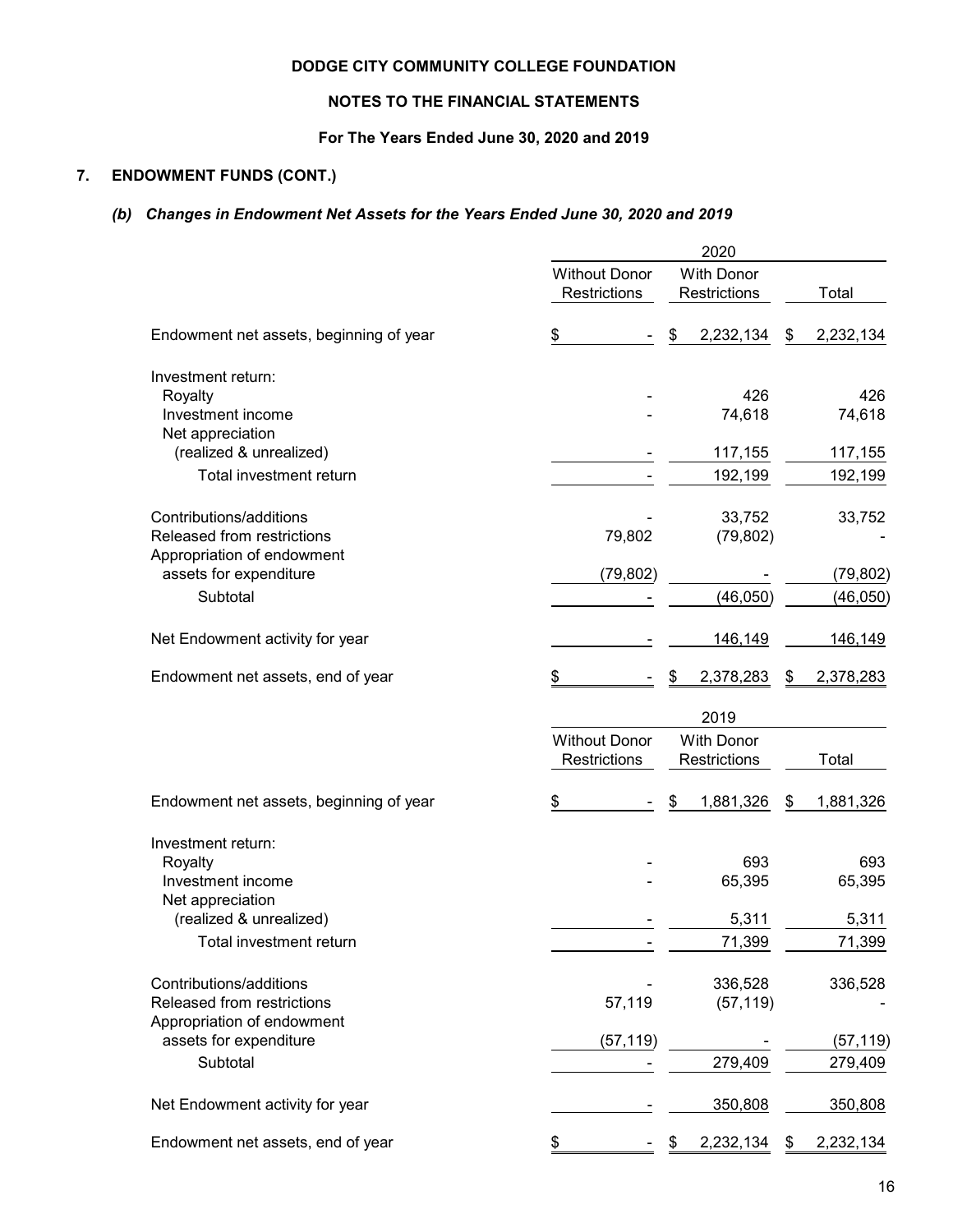# **NOTES TO THE FINANCIAL STATEMENTS**

#### **For The Years Ended June 30, 2020 and 2019**

#### **7. ENDOWMENT FUNDS (CONT.)**

#### *(c) Funds with Deficiencies*

From time to time, the fair value of assets associated with individual donor-restricted endowment funds may fall below the level that the donor requires the Foundation to retain as a fund of perpetual duration. These deficiencies would result from unfavorable market fluctuations that occurred during the year and through continued appropriation for certain programs that was deemed prudent by the Foundation. Subsequent gains that restore the fair value of the assets of the endowment fund to the required level will be classified as an increase in net assets. There were no deficiencies of this nature that were reported in net assets without donor restrictions as of June 30, 2020 and 2019.

#### *(d) Return Objectives, Risk Parameters and Strategies*

The Foundation has adopted investment and spending policies, approved by the Board of Directors, for endowment assets that attempt to provide a predictable stream of funding to programs supported by its endowment funds while also maintaining the purchasing power of those endowment assets over the long term. Accordingly, the investment process seeks to achieve an after-cost total real rate of return, including investment income as well as capital appreciation, which exceeds the annual distribution with acceptable levels of risk. Endowment assets are invested in a well diversified asset mix, which includes equity and debt securities, that is intended to result in a consistent inflation-protected rate of return that has sufficient liquidity to make an annual distribution of 3% to 5%, while growing the funds if possible. Therefore, the Foundation expects its endowment assets, over time, to produce an average rate of return of approximately 5% annually. Actual returns in any given year may vary from this amount.

#### *(e) Spending Policy and How the Investment Objectives Relate to Spending Policy*

To satisfy its long-term rate of return, the Foundation relies on a total return strategy in which investment returns are achieved through both capital appreciation (realized and unrealized) and current yields (interest and dividends). The Foundation targets a diversified asset allocation that utilizes fixed income and equity-based investments to achieve its long-term objectives within prudent risk constraints.

The Foundation has a policy of appropriating for disbursement each year, the amount required to meet the scholarships needs of students of Dodge City Community College within the parameters established by the donor (exclusive of unrealized gains and losses). In establishing this policy, the Foundation considered the long-term expected return on its endowment. Accordingly, over the long term, the Foundation expects the current spending policy to allow its endowment to grow and maintain the purchasing power of the endowment assets held in perpetuity or for a specified term as well as to provide additional real growth through new gifts and investment return.

#### **8. OPERATING SUBLEASE**

The Foundation entered into a sublease agreement with Dodge City Community College in connection with financing the construction of a community events center and recreational facility for the benefit of Dodge City Community College students. The sublease was entered into on October 15, 2014. The original term of the sublease shall terminate on January 15, 2024. The sublease term may be extended for additional terms, solely at the option of the sub lessee, in each of the sub lessee's fiscal years, provided that at the time of any such extension the remaining sublease term shall not exceed ten years and, provided further, that the final extended term shall not exceed beyond July 15, 2030.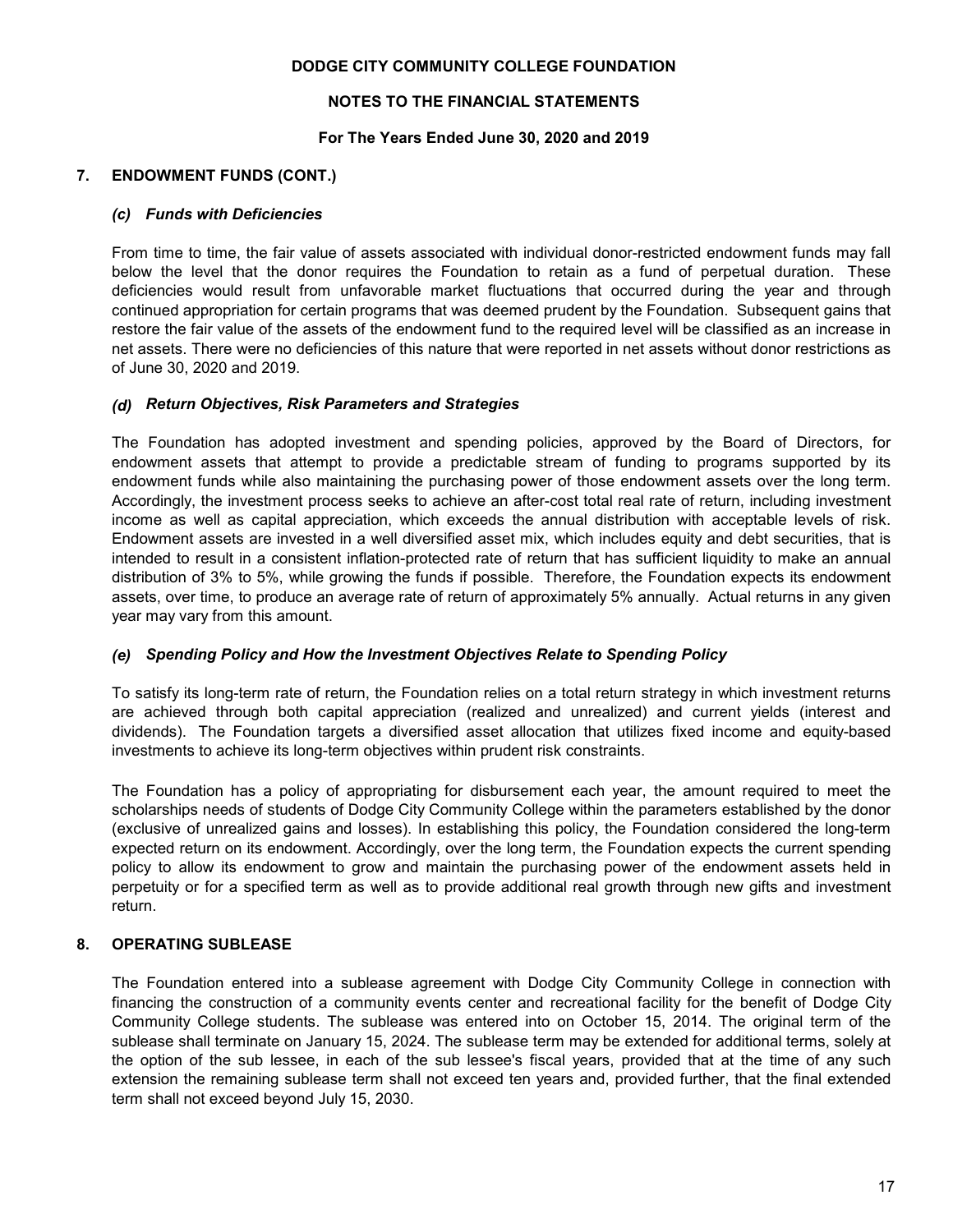# **NOTES TO THE FINANCIAL STATEMENTS**

#### **For The Years Ended June 30, 2020 and 2019**

# **8. OPERATING SUBLEASE (CONT.)**

Future minimum sublease payments receivable under the original term are as follows:

| Years ended June 30 |   |
|---------------------|---|
| 2021                | S |
| 2022                |   |
| 2023                |   |
| 2024                |   |
| 2025                |   |
|                     |   |

# **9. INDUSTRIAL REVENUE BONDS**

The Foundation issued industrial revenue bonds dated September 17, 2014 in the amount of \$4,950,000 at interest rates varying from 2.00% to 3.25% payable in annual installments through July 15, 2030. In conjunction with the debt issuance, the Foundation entered into a sublease agreement with Dodge City Community College. The terms of the sublease are detailed in Note 8.

Future minimum scheduled maturities of long-term debt are as follows:

| Years ended June 30 |    |
|---------------------|----|
| 2021                | \$ |
| 2022                |    |
| 2023                |    |
| 2024                |    |
| 2025                |    |
| <b>Thereafter</b>   |    |
|                     | \$ |

# **10. PROMISSORY NOTE PAYABLE**

The Foundation signed an unsecured promissory note on April 23, 2018, to purchase materials and labor for an indoor track at the Student Activity Center. This is a variable rate note (6.20% at June 30, 2020 and 2019) payable in seven annual installments of \$9,774 and one final payment consisting of the full amount of the remaining principal and interest due on April 23, 2026.

# **11. AFFILIATED ORGANIZATION**

The Foundation is affiliated with Dodge City Community College (a governmental entity) because of economic interest. The College does not control the Foundation since it is a legally separate entity with an independent elected board. There is an economic interest as evidenced through the Foundation's support of college students and activities. During the years ended June 30, 2020 and 2019, the Foundation awarded scholarships and other program support in the amounts of \$66,940 and \$104,997 respectively to the College.

The College contributed salaries of the Foundation Director of \$40,750 and \$38,500 for the years ended June 30, 2020 and 2019, respectively.

The College paid rent to the Foundation for use of the student activity center in the amounts of \$370,320 and \$371,770 for the years ended June 30, 2020 and 2019, respectively.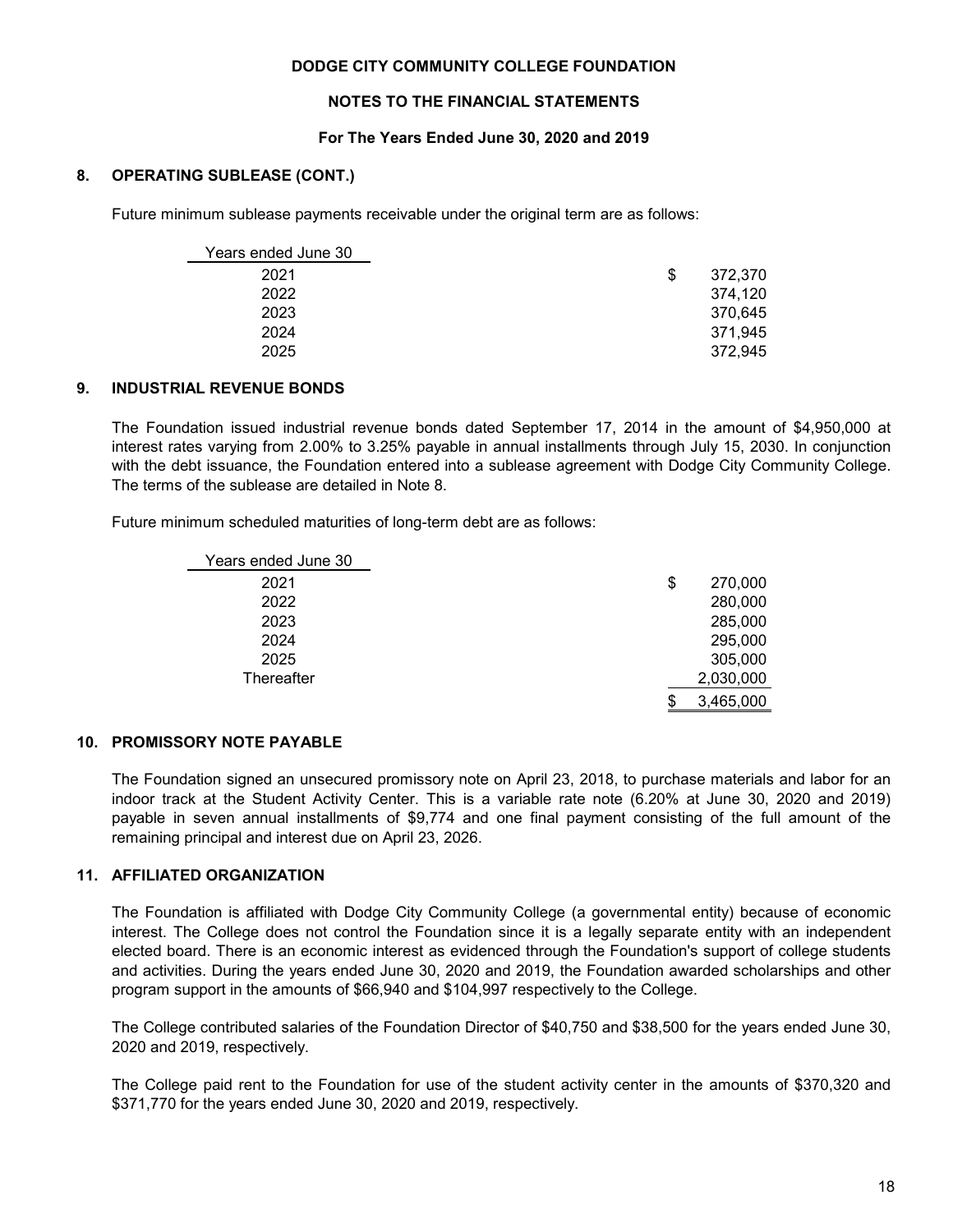# **NOTES TO THE FINANCIAL STATEMENTS**

# **For The Years Ended June 30, 2020 and 2019**

### **12. NET ASSETS WITH DONOR RESTRICTIONS**

|                                                                    | June 30. |           |      |           |
|--------------------------------------------------------------------|----------|-----------|------|-----------|
| Subject to expenditure for specific purpose:                       | 2020     |           | 2019 |           |
| Scholarships                                                       | \$       | 694,756   | \$   | 605,929   |
| <b>Student Activities Center</b>                                   |          | 30,134    |      | 3,910     |
| Unconditional promises to give, unavailable until payments are due |          | 174,513   |      | 205,940   |
| Projects                                                           |          | 56,408    |      | 45,779    |
| Subtotal                                                           |          | 955,811   |      | 861,558   |
| Endowments:                                                        |          |           |      |           |
| Subject to endowment spending policy and appropriation:            |          |           |      |           |
| Scholarships                                                       |          | 414,155   |      | 388,762   |
| Investment in perpetuity                                           |          | 1,964,128 |      | 1,843,372 |
| Subtotal                                                           |          | 2,378,283 |      | 2,232,134 |
| Total net assets with donor restrictions                           |          | 3,334,094 |      | 3,093,692 |

Endowments are restricted to investments in perpetuity, the income of which is expendable for general

Net assets were released from donor restrictions by incurring expenses satisfying the restricted purpose or by occurrence of the passage of time or other events specified by the donors as follows for the years ended June 30, 2020 and 2019.

|                                                 |     | June 30. |  |         |  |
|-------------------------------------------------|-----|----------|--|---------|--|
|                                                 |     | 2020     |  | 2019    |  |
| Satisfaction of specified purpose restrictions: |     |          |  |         |  |
| Scholarship distributions                       | \$  | 153.278  |  | 119,209 |  |
| <b>Student Activities Center</b>                |     | 95,815   |  | 76,314  |  |
| Project expense                                 |     | 110,826  |  | 25,856  |  |
| Total                                           | \$. | 359,919  |  | 221,379 |  |

# **13. LIQUIDITY AND AVAILABILTY**

The Foundation regularly monitors liquidity required to meet its operating needs and other contractual commitments, while also striving to maximize the investment of its available funds. The Foundation has various sources of liquidity at its disposal, including cash and cash equivalents, unconditional promises to give, and investments.

For purposes of analyzing resources available to meet general expenditures over a 12-month period, the Foundation considers all expenditures related to its ongoing activities of providing funding and scholarships to students of Dodge City Community College as well as the conduct of services undertaken to support those activities to be general expenditures.

As of June 30, 2020 and 2019, the following tables show the total financial assets held by the Foundation and the amounts of those financial assets that could readily be made available within one year of the balance sheet date to meet general expenditures: